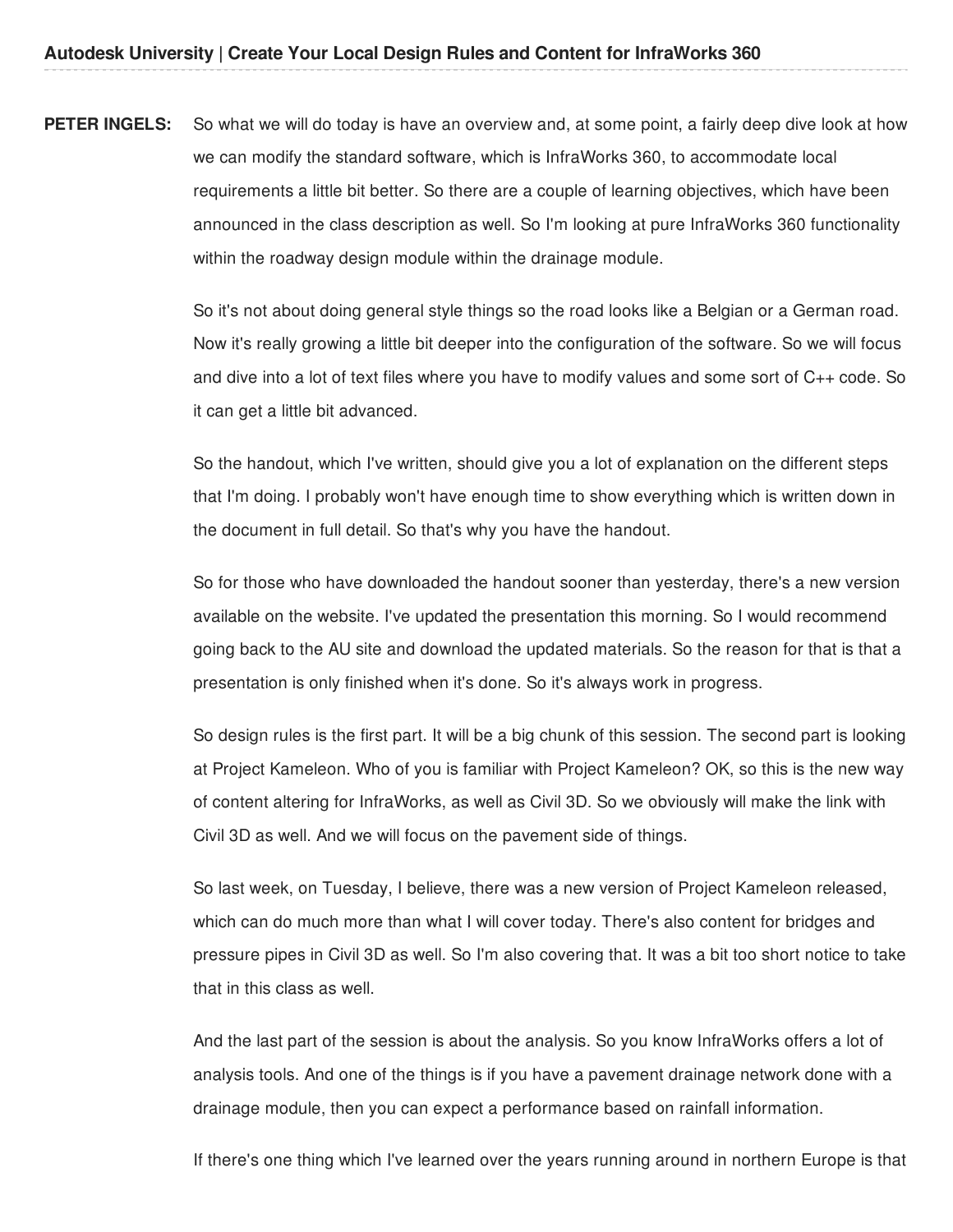every country has different requirements with regards to the amount of rainfall used to test the network against. So I'll show again how we can modify the files in the background of InfraWorks to accommodate these specific requirements.

OK, so before we all do that, I would like to say, give it some consideration before you begin- do you really want to do this? And if you're not completely sure about it, don't do it. It's fairly simple.

Why? It's quite difficult. We release a lot of new versions of the software every quarter. It might happen that we change something in the back on this configuration file. So there is a risk of having to redo these files.

Do we really need localized standards? And I'll dive a little bit deeper into that later as well. If I look at the AASHTO 2011 metric standards that are available within InfraWorks 360 at the moment, and I look at the local design rules we use in the Benelux, they're fairly similar. And as a roadway designer, I know what minimum radii, radius, I need to use, what my spiral lengths are. So I can modify them manually as well.

So just a little warning-- give it some consideration before you start doing it. Obviously, I see a value. Otherwise I wasn't doing this class, right? So that's fairly simple and clear as well.

So let's talk about the design rules. And as you can see here, there is no user interface whatsoever available to do it. So we will be doing some geeky stuff on copying files, renaming files, modifying formulas in the files. So I will jump from PowerPoint into doing it live. So I will show you live how it works. So that's my challenge for today.

There is no way of debugging the things we do. So when do you know something goes wrong? When it crashes. So if I do something wrong in the session because I forgot something, we'll probably see a crash. So be warned about that. It's trial and error. So that's what we're going to do in this session as well.

So basically what you see is if you look at the design rules for the roadway, which is defining the minimum curve radii, or radius, the minimum spiral length, the vertical curve radius, and that kind of stuff, we need a couple of files. And these files are all located in a specific folder.

So for people who have done some configuration in other Autodesk products will remember, or will recognize, the part locations, the program data, Autodesk, InfraWorks 360. And then we go into Resources, Standards, and Roads.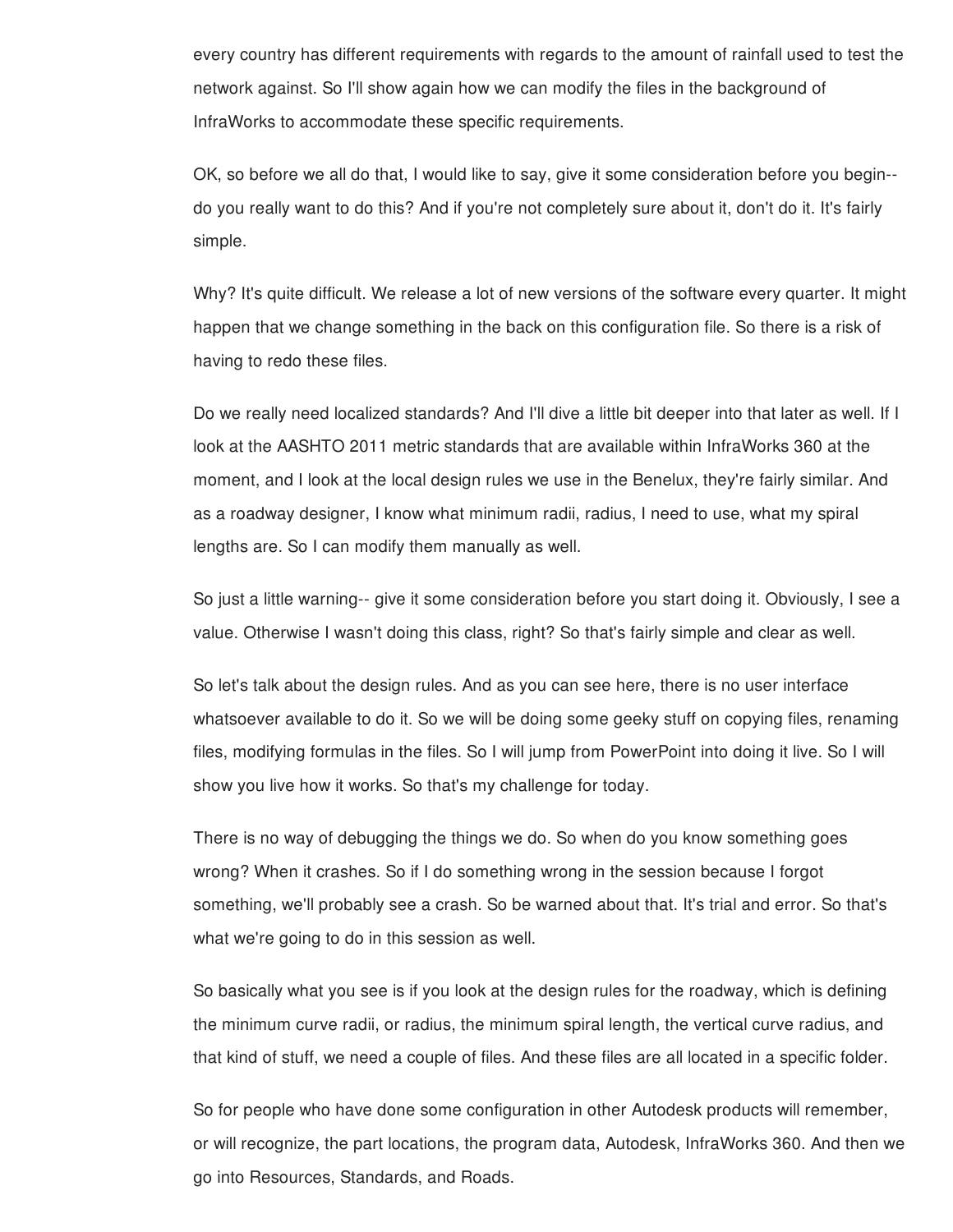So let's have a look. So if you look in this folder, you will see that we have a series of files available. And if I look into InfraWorks, and I go to my model properties, you will see that I have these files here, or these design standards here as well.

So as an example, I have added the Dutch standard file here as well. So that resonates with these files we have here. So if I want to create my own localized design rules-- I'm a bit lazy. I'll probably want to take what is existing, copy it, modify the things in there. That's much less work than doing it from scratch.

So saying that, I'm going to take the AASHTO metric 2011 template, very advanced functionality of Windows-- Control C, Control V, very, very high end functionality. Obviously, I want to rename this file to something that's more useful for me. Let's say that we will have an AU 2015 metric design rule now.

I have to rename that. Then I have the other copy here, rename it. Be a little careful. Because it puts the copy after the .template. template So don't make a mistake. Because every little mistake-- and if it's not 100% correct, it won't work, simple as that.

OK, AU 2015 metric-- voila. That's all done, you might think. I'll go back to my InfraWorks environment, Model Properties. It's not there. Damn. What did I do wrong? I'm just fooling around. I know what I did wrong.

So this file is not the only thing you need. So this is kind of the container that you need to have the standards available. But it needs to point out to other files in here as well. So in the Design Standard subfolder of this location, you have all these different files as well.

So I'm going to take the CLP files of the AASHTO metric ones, because that's the base of my standard, do the advanced Control C, Control V again, and rename it as well. So again, be careful about the naming. It needs to be exactly the same-- so I'm making a mistake-- as it is as the files in the previous folder. So it's not at all sensitive in syntax. It's really, really, very sensitive. OK, again, don't forget the copy, and do AU 2015 metric.

This is not the last step. I still need to do one more step going back to my-- let me check if this is right here. OK, going back to the previous folder, go to my AU 2015 metric template file, open it in Notepad, and make the reference to the correct CLP file. AU 2015 metric, File, Save, and now, if everything's gone well--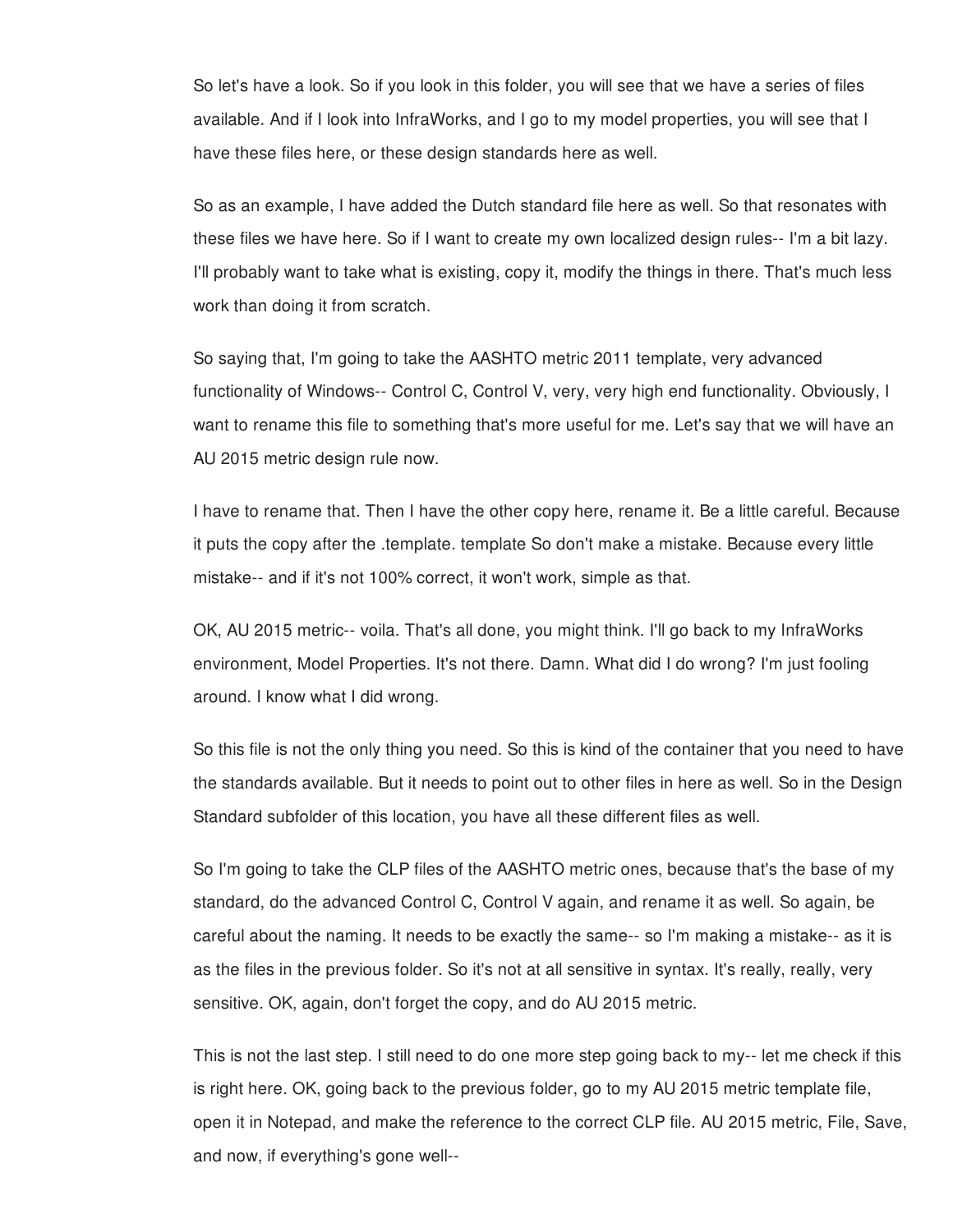**AUDIENCE:** What about [INAUDIBLE]?

**PETER INGELS:** Sorry?

#### **AUDIENCE:** [INAUDIBLE].

**PETER INGELS:** Yes, the AU 2015 metric one will be my local design rule. So we're also referencing to quite a lot of different files with definitions, for instance, saying that we have speed tables, that we have common definitions for sight, passing, and distance, and that kind of stuff.

> So you can go all the way to modifying and creating local copies of this. But one of the things I learned by doing this is that most of the standards used are common base. So in this standard, to accommodate my Benelux design rules, I don't need to modify all these files. But you can if you want. So this is references that we also need for specific parts of the calculation, basically. It's kind of general formulas we use and definitions. That's all, OK?

Having said this, going back to my model properties should give me my AU 2015 metric-- woo hoo, first steps taken. And I'm making some fun about it. But it's very sensitive in what you do and how you do it.

On the naming conventions as well, one of the things you can do is start with a letter going further than the G. Because behind G, you have I. And that's the first letter of "intersection." So we have intersection standards in InfraWorks as well. So they've limited, really, much to all the files starting with an A until a G. You can have small, capital ones. You cannot start with underscore or dollar signs. So it's very, very sensitive. Numbers, although, are allowed.

So what I would try to do is because NL standards-- that's an N. I try to do underscore. It's not working at all. So you need to have-- there's some restrictions, let's say, to make that happen. Good, so now we basically have set the framework. And now we want to deep dive into the actual design rules itself.

So if you look at the standard design road AASHTO metric design rules, then we have, for the collector road, a standard design speed of 60 kilometers an hour and a minimum radius of 135 meters. One of the things that I always use to see what's happening is if you have the design road itself, and you look at the curve properties, it's always telling you what design rule it uses for the minimum radius, and also for the maximum radius.

The maximum radius normally-- as it says there as well, it's probably not very clear. It's using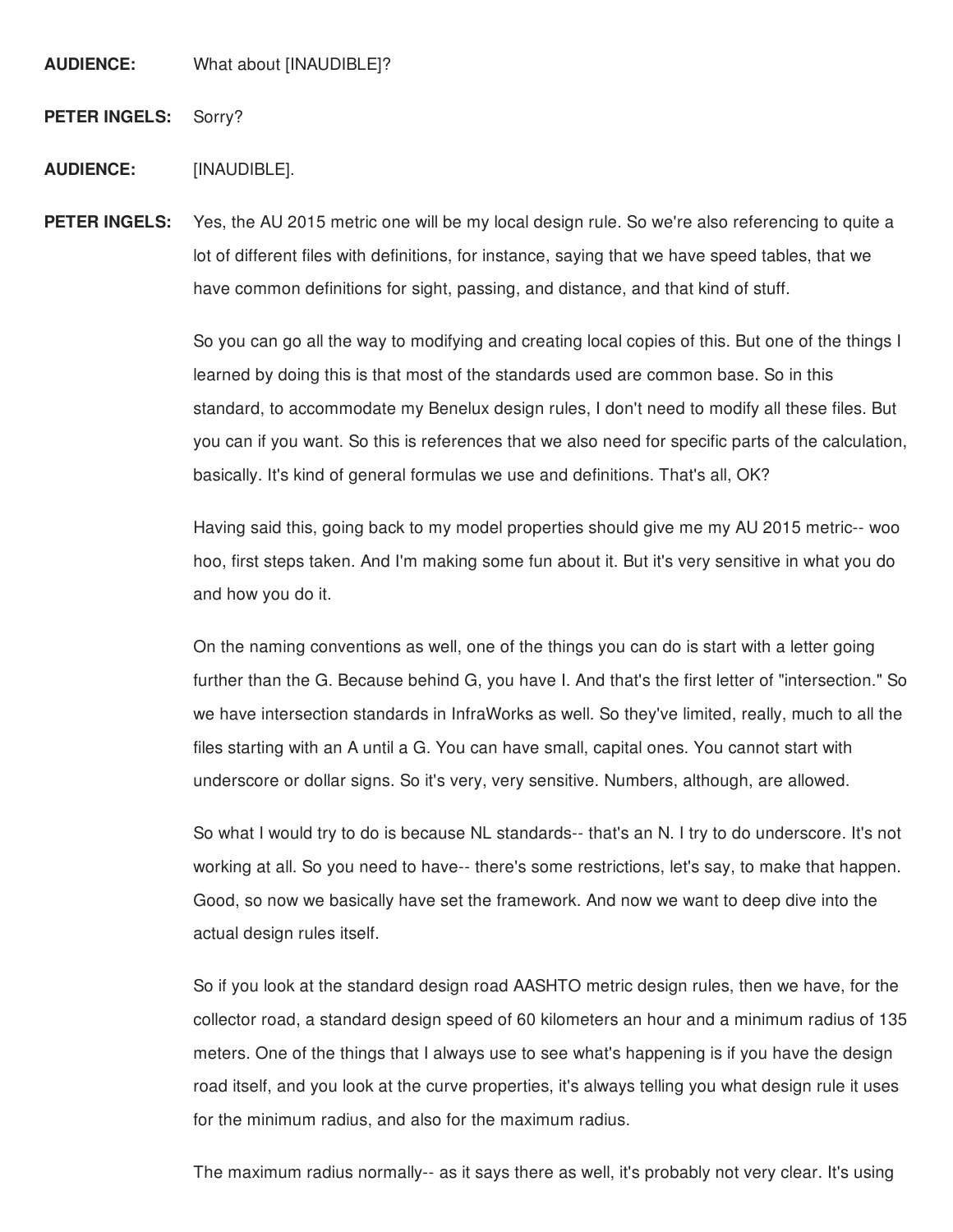the maximum possible radius based on the geometry of the two tangents. The minimum radius is defined or derived from the AASHTO design standards. So that's what we want to change in this case.

So looking at the Dutch standard, for instance-- and I've only taken one specific type of road. If we have the collector roads, or the type of road in the Netherlands, then we have also a possible design speed of 60 kilometers an hour. And then we have with a given super elevation of plus 2 a radius of 150. Obviously, if you have a bigger super elevation, you can lower the curve radius, right? So if you drive on a road like this, and a curve, then you need a bigger radius to not get out of the curve. If it's super elevated like this, you can bring the radius down.

At this moment, InfraWorks doesn't support super elevation conceptual design. So we have to make a guess or a decision for what super elevation we will create the design rules. I don't see that as a problem. It's just something we need to decide, which you need to be aware of.

So my minimum radius, what I want to target, is 150 meter radius. And again, this is not that much different from the 60 kilometers an hour and 135 meters, right? So that's why, again, consider before you start doing all the fiddling around with the files and see if it's really necessary.

Good, I found that. So from looking in the design standards, this is how they are built. This is how they look like-- very human, readable language. Not. There are a couple of things. If you look at how a minimum radius is being calculated-- and I'm going technical now. You always need, or you always have, the design speed.

You have something like the super elevation as part of it, as you've seen in the table. And you have probably some factors, a side friction and all that kind of stuff, that determine the calculation or that helps the formula. So I've highlighted in the documentation and in the slide which of the portion of this design file are important, where you have to look at if you want to change that information.

So going to the file itself, I have my design standards. I'm working in the CLP file, not in the template files. I'm in the actual CLP file, which is the design standard as well. So just to run through quickly, we start with some global variables, like, what is the default lane we use when we do calculations? 3.6. What is the driver eye height if you want to check against visibility? These are all kind of standard formulas.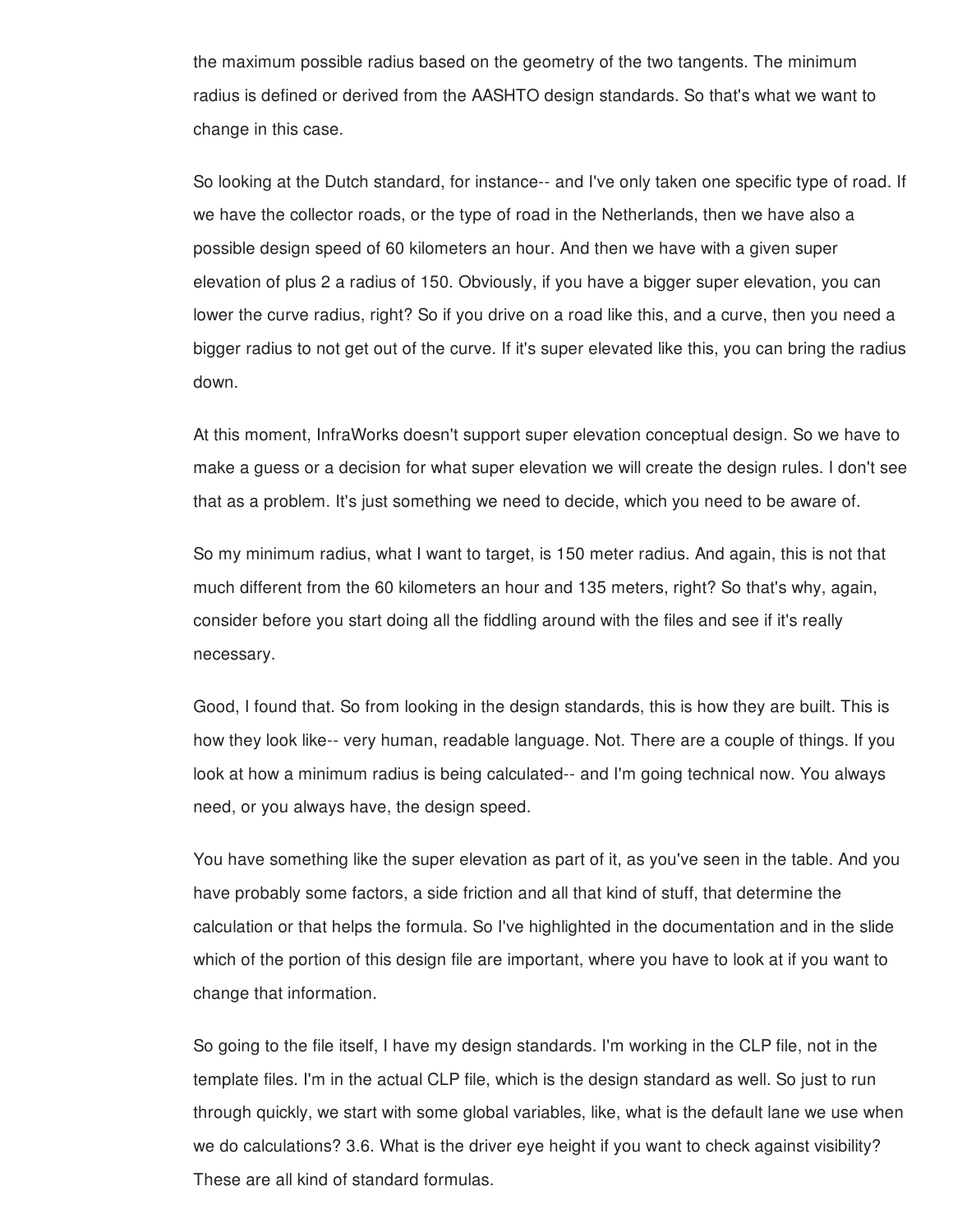A very good tip I would like to give you-- if you change these values to, for instance, 1.1, which we use in the Netherlands, then also do it as a comment where in the documentation it is so you can always find it in the document itself, in the technical description, what parameter to use, where can I find it. Document your design rules.

Everything you put behind a semi-colon is comment in the CLP files. So it's very easy to add your comment, your descriptions. Please do. Otherwise you will never find back what you have changed compared to the standard AASHTO files. I'm probably a little bit too lazy for this session. And restricted in time, I probably won't do the whole thing. But please pay attention on documenting the changes you make.

Then there are a couple of [INAUDIBLE] definitions in here. The thing that is becoming important is, find the default design speed. So what I like about these files is that they are already well commented. So it's fairly easy to find the sections in the file you need to start modifying. So for the local roads, we have a design speed set at 45. There's a lot of text between it. But basically that's what it says.

And believe me, I can't program C++. I can't understand half of what's in this file. I just tried something, and it seemed to work. I was lucky, I guess.

For a collector road, we have a design speed of 60. You know when you do a road, you can modify it as you go. You can modify the speed as you go. But the default speed is set in here. If you change it to 50, it will be 50 in InfraWorks, simple as that.

The second part that's important-- ahh, minimum radius. That's what we were talking about. [INAUDIBLE]? OK, thank you. So we have the minimum radius. And so if you look at these files, what you have to look at-- the minimum radius. There is the design speed, side friction factor, emax, and minimum curve radius. So these are all the parameters of the variables that are being used in the formula.

And the bottom line, the [INAUDIBLE] question mark [INAUDIBLE] 127.0 plus asterisk 001 emax blah, blah, blah, that's a formula, OK? So now we can start modifying these values to get to where we want to be. So we are using variables-- the side friction factor, the emax. So they must be defined somewhere else. And that's coming back to the question you asked earlier, Tatiana, is that it's probably somewhere in one of the other files where you have to look to these variables.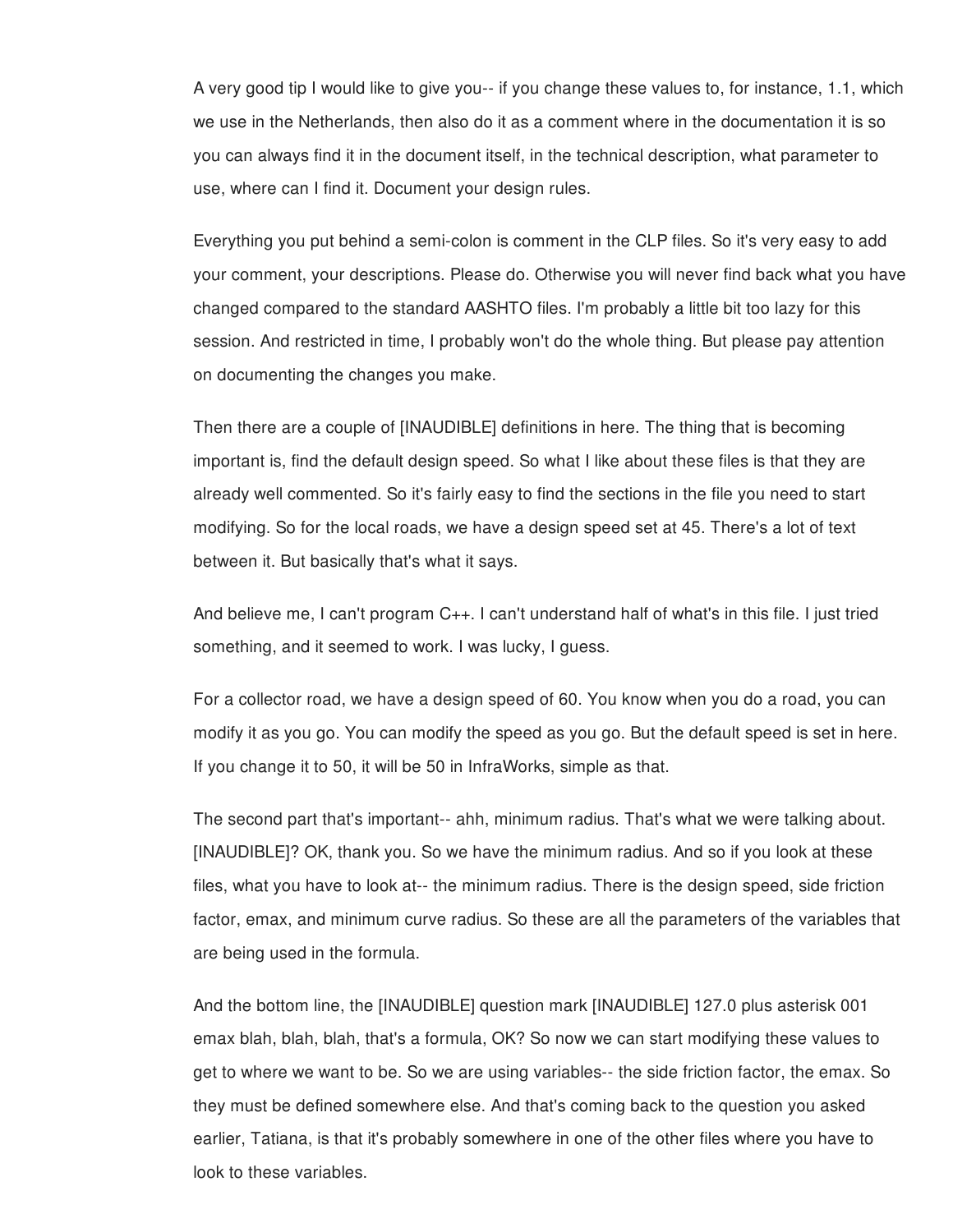So the emax, for instance, is in the AASHTO 2011 Definitions.clp. So going back to my design standards, you see that we have the definitions and the common rules CLP file here as well. If you look at the definitions one, you see a couple of slot values. And it says, slot emax is a range between 0 and 12. And the default is 6. So the value of 6 will now be used in the formula in that other file.

We have a choice to change the value here. Or we change it in the formula. So at the moment, we don't have possibility to easily-- it probably is possible if you go much deeper than we go today-- have the different options for the different emax values. So this is where you have to change that emax value.

I'm a bit more lazy. So I'm going to change that value by 2.0. Because that's what I decided to do. Remember that this formula is being used for every type of road for every design speed. So I'm actually limiting the flexibility a little bit. But that's what I want at this point.

And then I look at this formula. And I say, well, there's a parameter of 127 and a couple of other values. If I look at the formula for the Dutch design roads, which are in the documentation, it's the formula, this one here. And that doesn't look at all at that formula in my design rule. And I say, well-- and I tried modifying the formula and writing something like that. And I get the mentioned crash. It was not working.

And then I thought, well, let's have a look. But basically-- and I've checked against a couple of design rules. And they put formulas in different ways. But they all come back to very similar formulas like we've seen in the design rule itself. So there is a way to convert that rule there, and the Dutch design rule, to something that's very similar in the standard file.

So that's kind of the result-- yeah, thank you. That's kind of the result. I have a new cospeaker, which is Richard. So this is the Vo squared divided by 127. It's kind of the transferred or the rearranged formula. So it looks very much like the same formula as we have in the design standard.

So the last thing we need-- I have the formula. I have the design speed. I have my emax. And now the only thing I need is a side friction factor, right? So where can I find that? Well, I can find that in the same file, which is the CLP file we're talking about. Going back to it, this one, at the bottom of this file, you see the speed tables.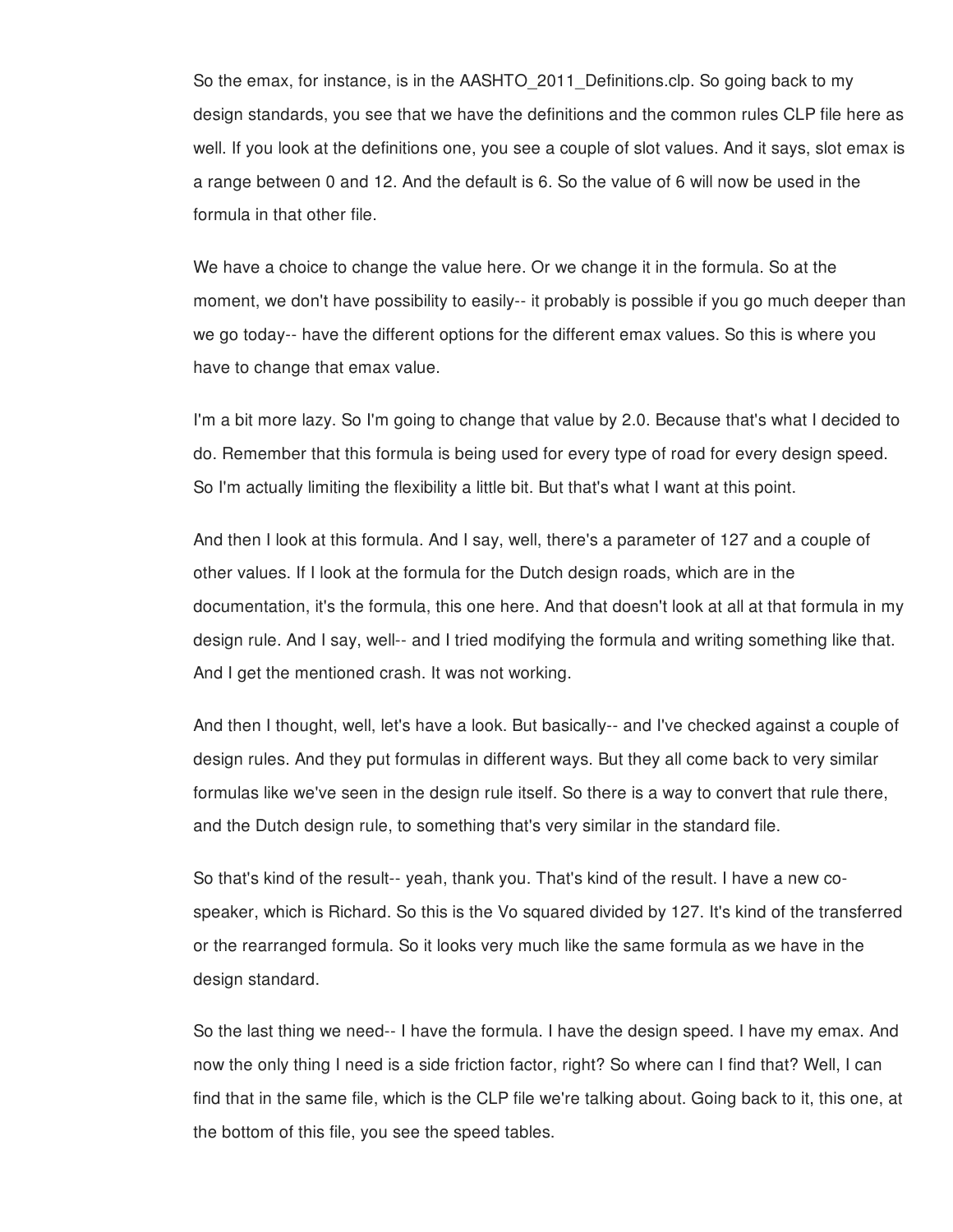So for those who have ever done Civil 3D design rules-- I don't know, are there other people in the room who have done Civil 3D design rules? This is the only thing that's similar, the speed tables. And here you can modify the values to the side friction factor.

And these values, again, come from what you did of what you have in your design handbook and a table. And you just have to modify them. It's simple as that. And again, you can then modify the formulas to accommodate the same values. And then if you use InfraWorks, you get it done.

So let's try, if I can make it work. So I need a side friction factor of 0.69 instead of a 0.15 for my design speed of 60 kilometers an hour. So I'm going to my metric, 60 kilometers. And it's 69. And you probably have different values for all the speed tables. I've done the complete converted tables as class material for this class on the website as well. So I'm just doing bits and pieces now, showing the result. And that's where we go.

And probably in my documentation, I wrote that I want an emax in my formula-- going up-- of 5 instead of 2, File, Save. How do you test it in InfraWorks? Fairly simple-- at the moment, in my model properties, I'm AASHTO metric 2011 if I do a design road.

Again, this only applies on design roads, not on the sketchy roads. So if I do a collector road with a given style, you see in my cursor now I have the design speed of 60. Coming from that file, if I change it to 50, that will be 50. I can modify it and then double click. I have that radius going here, curve radius of 135, as the AASHTO design rules specified.

And again, showing the minimum value comes from the standard. The maximum comes from the geometry. So the only thing I need to do now is go to my model properties again, change to the AU 2015 metric design rule. I can do that on the fly. I don't need to reopen InfraWorks.

In Civil 3D, every time you change something, you have to close it and reopen it. So it's much easier, the process now. You just change the standard, do a new design road, which is a collector road, in this case. I'm going to take the same style.

My design speed is still 60. Because I haven't changed it. Double click-- if I look at my curve, now it's 130. Why is it not 150? Because I changed my emax from 2 to 5. And in my design rule going up here, if it's a 5, I have 130. Yeah, I'm messing around with your minds a little bit.

I changed it to 5. If I do 2-- I'll do a 2 for you guys. 5, File, Save, go to InfraWorks again. This will not recalculate all the existing roads, obviously. Because design roads are only applied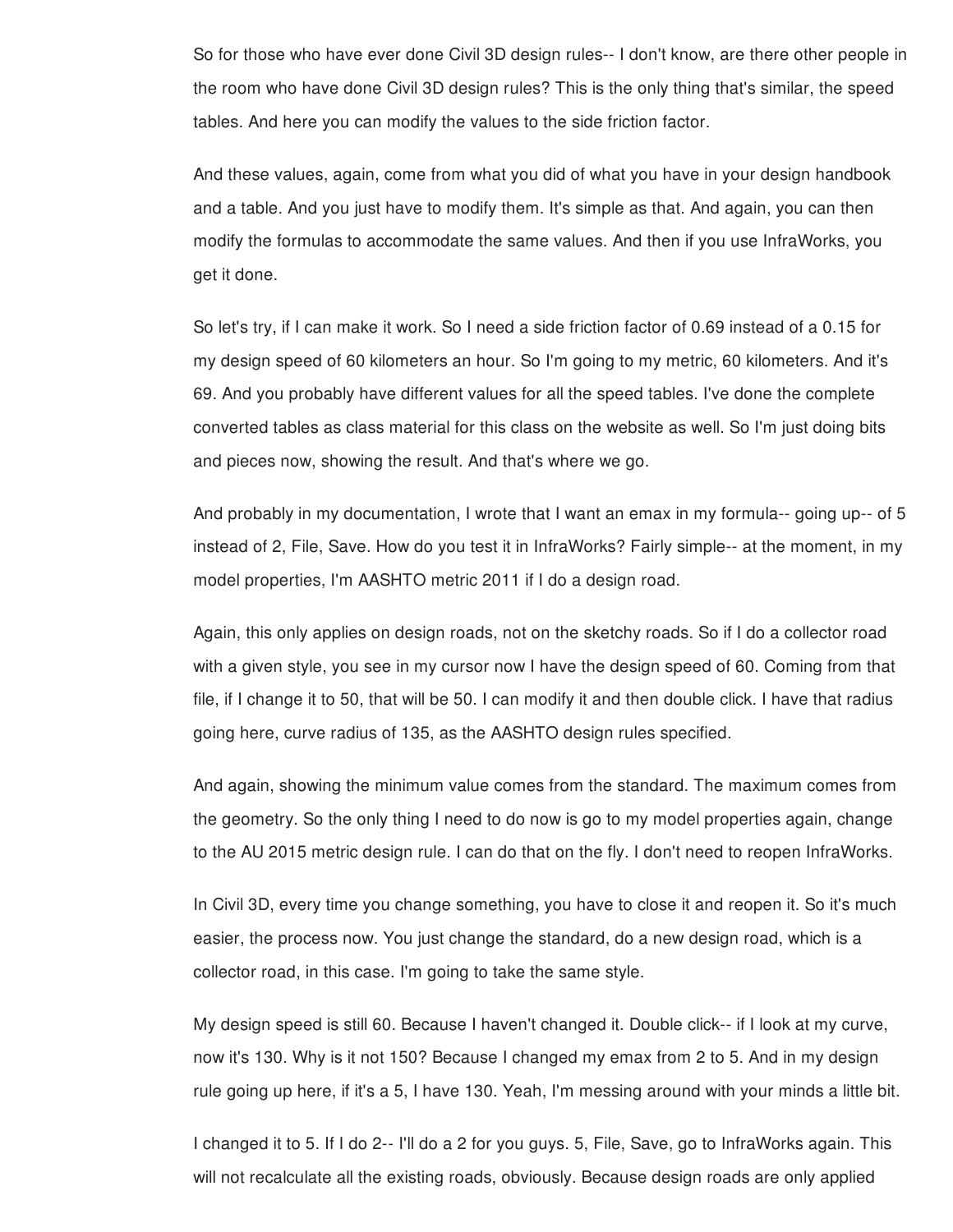when I create a new road.

So if I delete this one, create a collector road, doing this, doing this, you have 150 now. That's how you do it-- easy as hell. So that's how you see what the impact is of modifying some parameters. Paul, you have a question.

- **AUDIENCE:** What happens to the reverse design problem?
- **PETER INGELS:** Ahh, that's a good question.
- **AUDIENCE:** Does it stick to the clearest definition file?
- **PETER INGELS:** It sticks to the AASHTO 2011 file. So the one that's active at the moment you create the design road will be applied to that. I even think you can modify that design rule at some point. Not here-- I thought there was an option. Or maybe that's something for the future. Probably I'm mixing up future features and existing ones.

### **AUDIENCE:** [INAUDIBLE]

**PETER INGELS:** It affects all speeds at the same time. So this is conceptual design. That's another thing you need to be very well aware of. It's not going in as much detail as Civil 3D at the moment. So that's why, again, I asked the question, are you really sure you want to do it? Because we will get to a certain level, but not at this point to the level where we are at Civil 3D.

> But again, it looks much closer. And these rules are fairly similar. But if there are bigger differences between the design rules, it at least gives you a more local look and feel of how it works. So this is the process you have to go through. You look in the files. You see some parameter. You look in all the files where these parameters are modified values, look at the design standard, rearrange the formula so it fits the formula you have.

> If you can't make a match, you probably have to write a new formula. But then you need to know the language a little bit more. I have put some references in the documentation to websites I believe you can find documentation on the language being used in these files if you want to write new formulas, create new valuables, and all that kind of stuff.

So this is the topic on the roadway design rules. In my handouts, I've written down about 20 pages about this describing every single section. So this is a very simple example. If you go into the spiral lengths, it's a whole other discussion. There's much more to it. Because by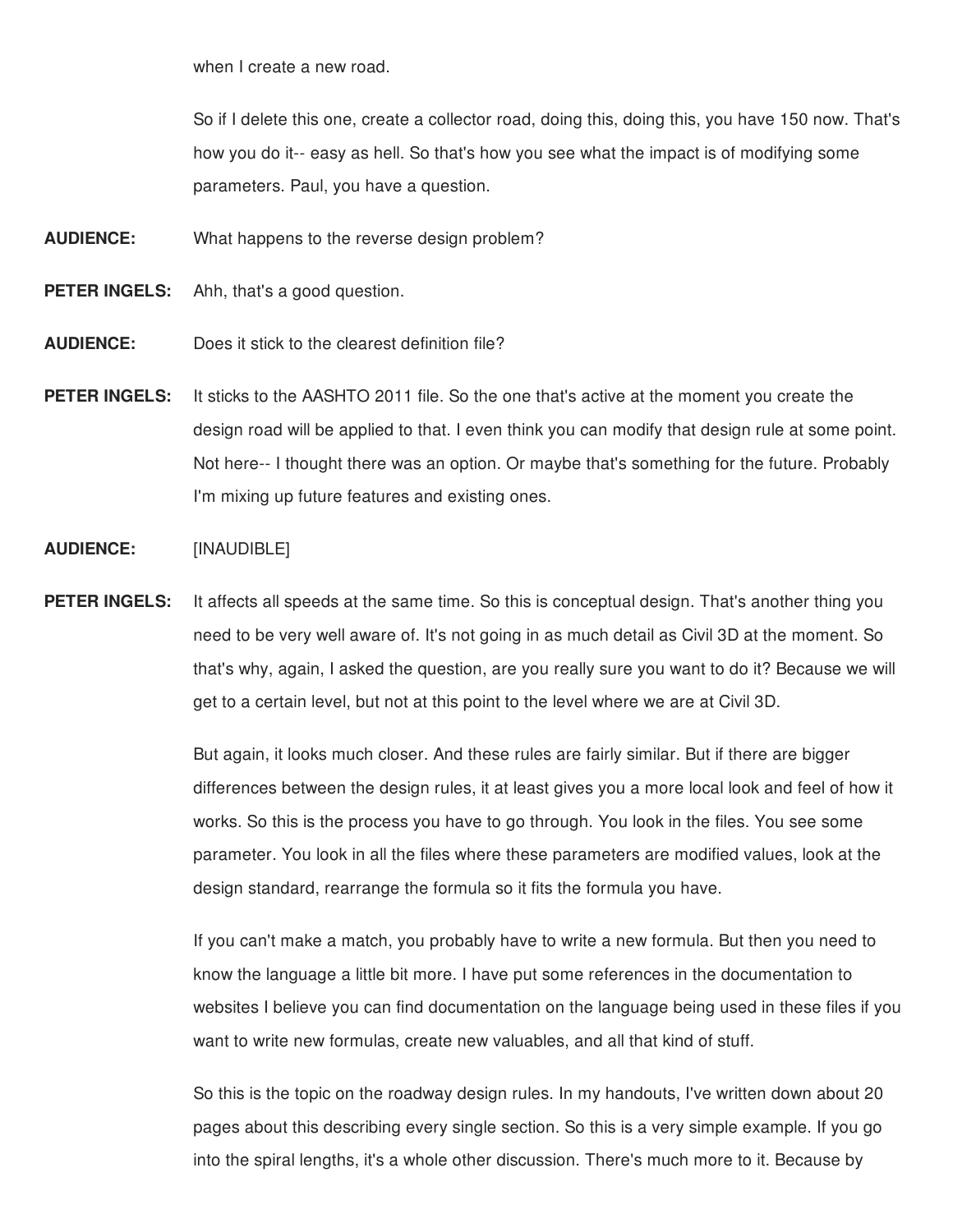default, the spiral lengths are calculated based on super elevation runoff in the AASHTO standards.

What we do in Europe is the runoff length of the super elevation, we make it match with the spiral length. So I had to tweak bits and pieces and change variables in the file to make it happen. But it's all really well documented in the documentation.

If I start explaining that now, I'll probably have no time left for the other topics I want to cover in this session. So there's quite a lot of material available to have a look at. And you probably can get my email address if you have questions about it later on as well. Does it make sense? Useful, not at all useful? Good. I told you, consider before you start. Good.

So that's what I meant. If you want to have the minimum spiral length for highways, for instance, that's all written down in the documentation. Project Kameleon-- very excited about that little tool. Well, not so little, actually.

Who of you has ever used Part Builder in Civil 3D? Who loved it? That can't be true. Nobody loved it. It was a nightmare to use. It still is a nightmare. Yeah, it is, obviously.

So this is kind of the next version of Part Builder on steroids. It's the new way of how we will create content. And this class is around InfraWorks 360, mainly. But the content we make in here for the pavement drainage, at least, is usable in Civil 3D as well.

This is very important in the sense that we have that workflow between Civil 3D and InfraWorks 360 at the moment. So there's been quite a couple of sessions this AU explaining how these two work together. For pavement drainage, if you have your custom parts, which we will have a look at later on in the session, then they can be used in InfraWorks.

But what you want, if you bring that information into Civil 3D, that you have the exact same part in Civil 3D and not looking in an existing catalog with other parts and make something up, really. So you want to have the exact same content in the two systems. And that's what Kameleon allows you to do.

So I'll describe the process of how you make a new part. What do you need to do to bring it in InfraWorks? And what do you need to do to bring it in Civil 3D? And that's the part of the documentation that I updated yesterday because of the new release that came available.

So it's a labs project, for those who don't know. I saw a couple of people already knew it. But if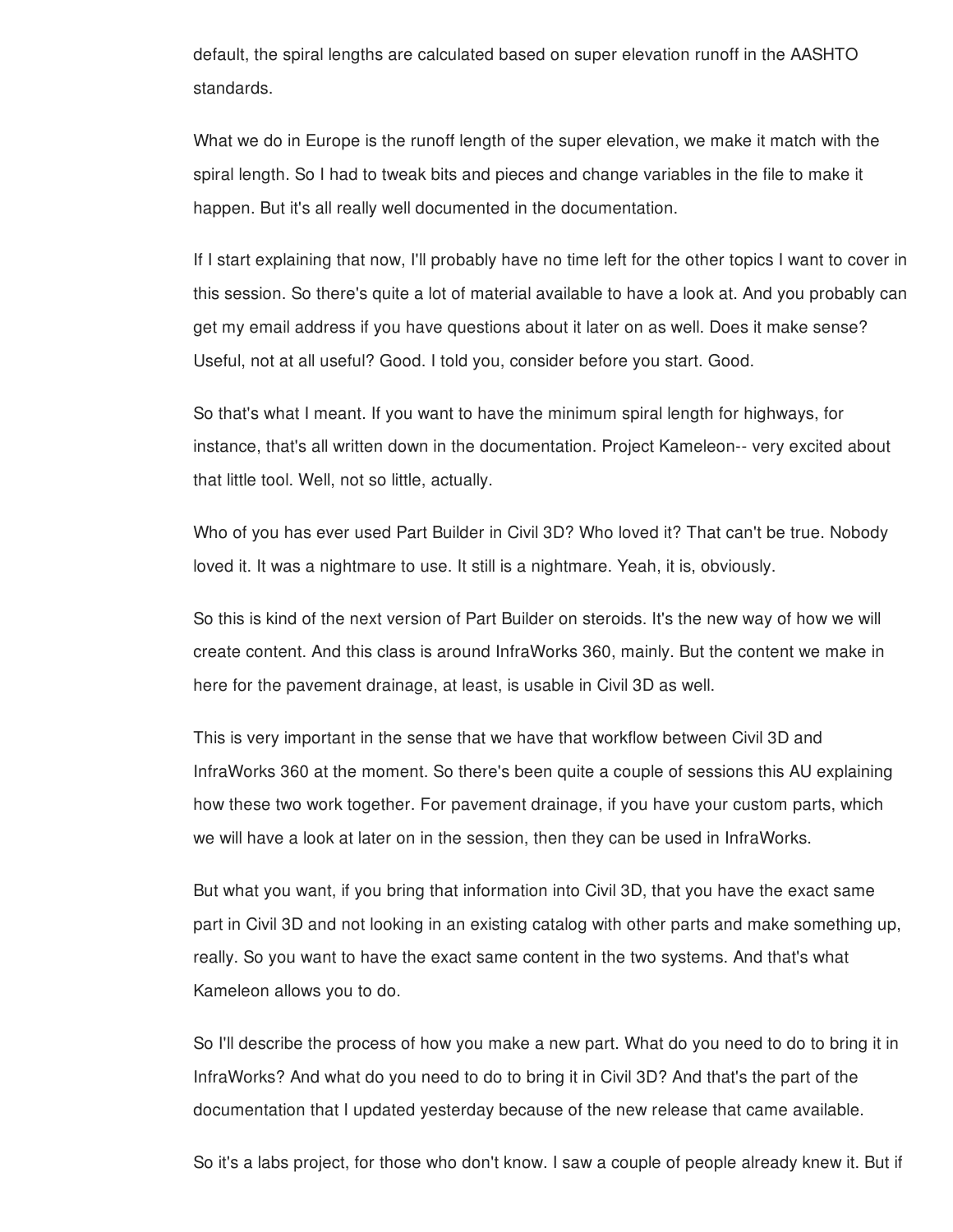you go to the labs.autodesk.com, then you come to this site, where you find Project Kameleon. You need to join that project. You need to request for approval, or whatever, to get in.

So you use your Autodesk account for that. And then you have the page describing what this-- Project View, you can download the tool. So an important thing to say is, this is version 4 of the Project Kameleon. The ones of you that already used Kameleon before the 15th of November, that one will no longer work.

Because they are labs tools. They're time bombs. And we had the idea to release it half a year ago as a full product. But it didn't happen. So it's not yet graduated from labs.

So you'll need to download the new version from this website to work with it today. And as you can read on the bottom of the page, I believe, it is time bombed March 15 next year. So that probably is the new aim of date where we want to release this as a full available supported product.

What I will do in this session is talk about a basic flow, how you put a part together. I'm not going to touch on creating completely new shapes for difficult and exotic forms. Because that requires you to learn Inventor.

The content building part is based on Inventor OEM. And I thought that might be one step too far for you guys, or actually me, to go through that today. So there's a lot of good videos on the lab side as well explaining how you have to create the content and what you have to take care about with regards to parameters if you want to make it work in InfraWorks.

And another reason why I don't go into the shape modeling is because, if you look at pavement drainage, how many different shapes do you have? And the catalog we have available in Kameleon is quite a lot of elements in there. And it's probably more about part sizes rather than part shapes that we will need to modify.

So the aim is with existing shapes-- rectangular, circular ones, conic, whatever manholes you have-- how can we add dimensions or sizes to these elements that are not available in the standard catalog? If you want to go into shape modeling, that's a whole other story. So if you haven't tried it, that's where you have to be. Then again, as I said, version 4 is available.

So again, this is saying the exact thing what I've already told. So you will see that there are two parts or two icons on the desktop, and you've installed it, which is the shape modeler and a parts editor. If you want to use existing elements and just change the dimension, it's only the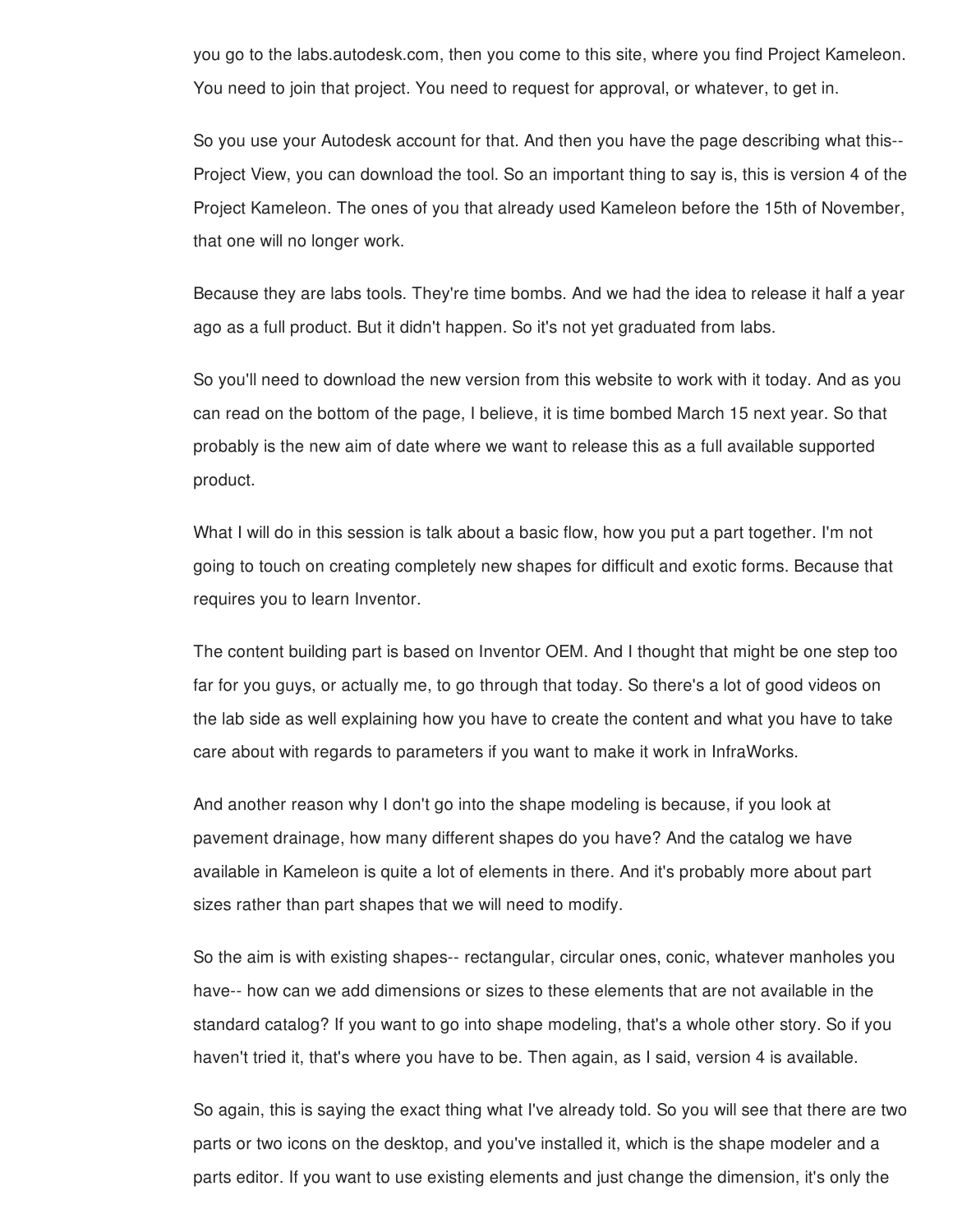parts editor you will need. That's the only thing you need. And that's very simple to use as well.

So in the handout, I've written kind of an exercise. Do this. Click that. Do that. So you can learn it yourself as well when you get home. But basically what happens is the structure of a pavement drainage part-- and I'm talking about the manhole. I'm not talking about pipes at the moment-- exists of three elements, which is a grate, an inlet frame or a surface frame, we call it, and the underground structure.

You need to take these three elements and then combine them into one combined assembly, assembly coming from the Inventor rule as well, so just picking elements, adding sizes to it, and combining it and so one. It's not much more difficult than that. OK

So what I want to do for this session is look at a rectangular inlet, which specific sizes we use in our region. And again, these are the three elements. You see that a lot of parameters, a lot of variables, we have to add values to, we have to take care of. But again, it looks more complicated than it really is.

So this is the workflow. Assemble the parts. You have to validate the parts. And then you have to do an additional step to publish it into InfraWorks and into Civil 3D. And then we can use it and do some nice things with it, which I will show off as well. This is a part we will create.

And as you see at the section, there's quite some detail in there. The question is, do we need to go to all that fine little detail? I don't believe so. I want to have a rectangular shape with a grate on top of it. And I want it to have the correct dimensions.

I don't need to have that little diffusion in the middle, or that little element separating the waste from the other water. At this point, we're doing conceptual design. That's not necessary. But I like to have standard sizes that are realistic for the region I'm working at. So this is what we're going to do.

I probably won't need that anymore, and that, and that. So as I said, we have the two icons after we installed Kameleon-- the shape modeler and the parts editor. And I'm only using the parts editor. This is how it looks like. And those who have used version 3 of this tool, it look much less. Because we didn't have the pier British abutments and pipe fittings. That's all new for this release.

So it's quite cool. Because we have quite a big library now of pressure pipe content. Civil 3D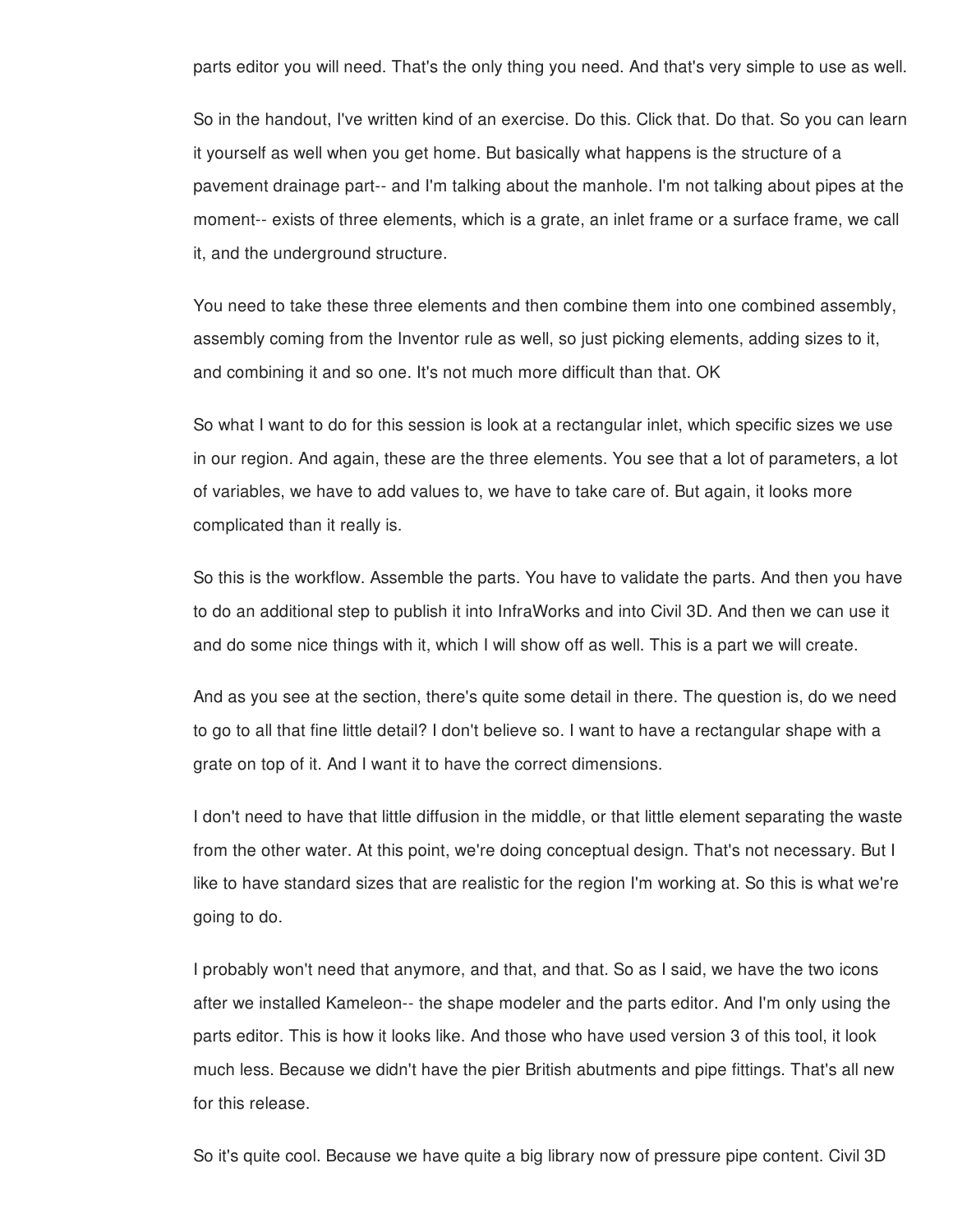normally ships with a fairly limited catalog of pressure pipe content. So we will create the pressure pipe content for Civil 3D in here as well.

So I'm not sure if I am allowed to say it. But we will have a production pack too for Civil 3D coming out at the end of this year, which will contain all these pressure pipe things. So that's why we already put it in Kameleon as well.

But the abutments in InfraWorks, if you have the bridge module, the piers, the foundations, you can all make them here with this tool as well. So if you like very exotic curved piers and abutments, that's perfectly well possible to do in this technology as well. So again, this is the way forward. It's a very common platform for the future to create content. So obviously, I'm going to focus on the pavement drainage in this session.

**AUDIENCE:** [INAUDIBLE]

**PETER INGELS:** I have no idea. It will be a standalone installation, obviously. But how it will be offered to the customers I have no idea at all. I don't know if we know. So that's why it's still labs. We have to wait for that. I don't know, honestly don't know. If I would know, I'd tell you. But I don't know.

> So one of the things, again, when you do modify catalogs-- there are two ways of modifying or adding content-- is by modifying an existing catalog or creating a new one. For those who used version 3 and 2 of Kameleon, there was only one option-- adding to the existing generic catalog, which I don't like. Because when you mess it up, then it's broken. And you have to make backup files.

> From this version, we can create a new catalog, just publish it to a model, and it works as well. So it's a bit more safe. So we don't have to save or back up files from the generic catalog. Because I don't want to touch that at all. So what I'm going to do is I'm going to create a new catalog. And you see we can do drainage, piping, bridge. But stick to drainage, Create, and give that catalog a name.

> Very obvious AU 2015 name-- we can do a description. And very important-- choose the units. If you start in imperial, you have to continue in imperial. So I'll definitely want to have my metric ones. That's just because of me.

> And basically here you come into the part assembler, or whatever. So you see that there are a couple of things here on the top and a couple of things here on the bottom. For those who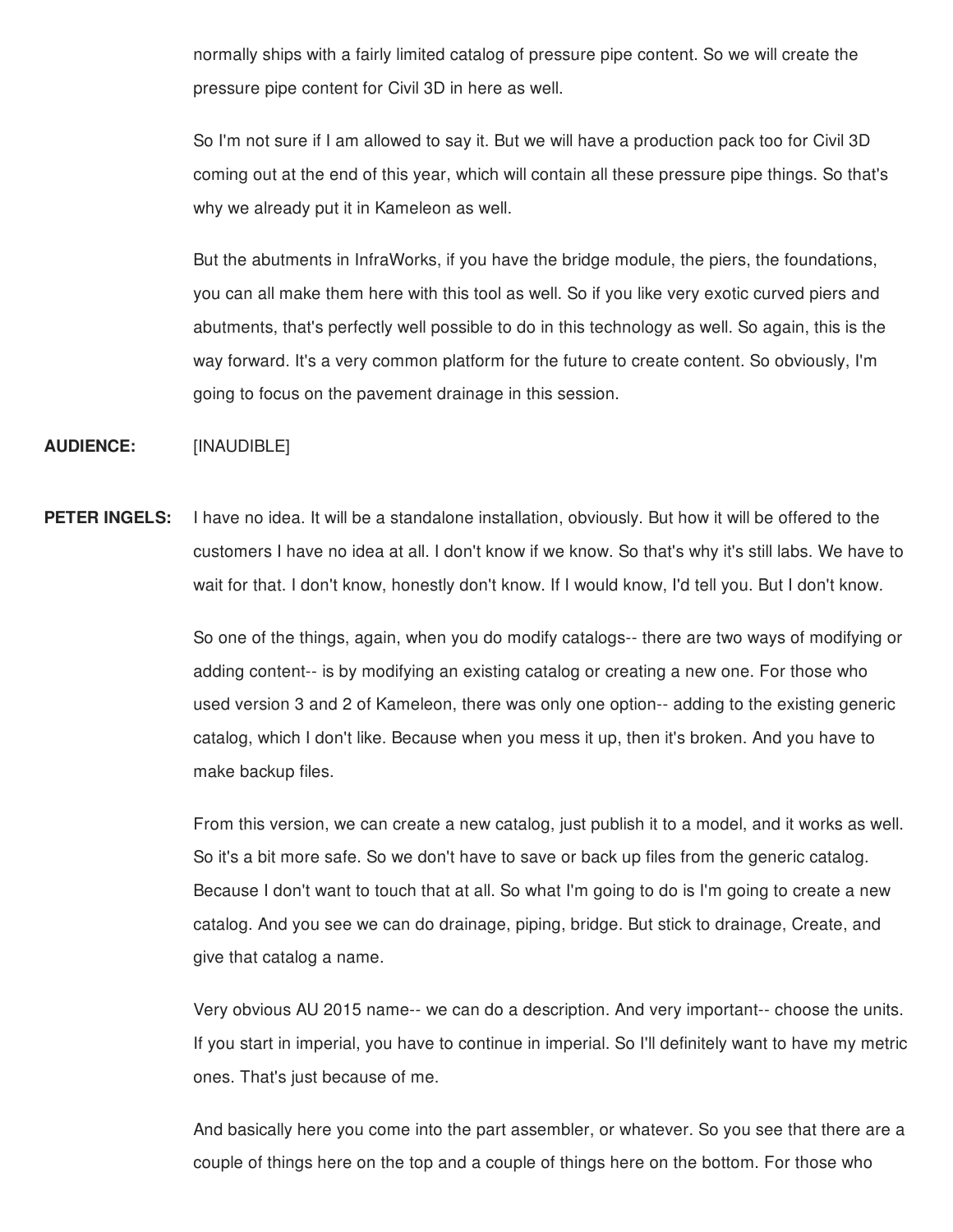have seen the drainage module in InfraWorks, if you want to have the culverts for the, how do you call it, watershed areas, then you can create new geometry in here as well. All the other stuff, the structure and the assembly part, is for the manholes we are working in.

So basically it's fairly simple. I have the three elements I mentioned. Surface structure and the ground structure and the grates are covered. And I'll create a new one. New, I give it a name, AU 2015, Next. It's just a wizard. And this is all the shapes that we have defined for you.

And I can pick one. I like this. But if you want another one, you can do that as well. If you want to have a new shape template, this will then open that shape modeler. And you have to do a lot of difficult stuff in Inventor to make it happen. So this is already very complete with regards to the different shapes you might need.

Next, then you have to say, OK, which is the form, some metadata, really, some documentation on the part. It's a rectangular one. It's a curb inlet. That's an important part if you want to do inlets.

If you do channel manholes, you don't have to do it as a manhole. But this will define in InfraWorks where it comes. You have the inlets and the manholes as two separate items in the catalog. So it will define where they come.

You can add a description, materials, whatever you want, really, if you want to. I'm lazy, as I told you. So I'm not doing it. And here is the part where all the work comes in where you have to create the different dimensions. So I'm adding a row. And my mouse died again. OK, there we go.

And what I'm doing here, I think I'm doing a 450 by 300 and a depth of 60, or 600. So it's fairly manual typing. So there's not much automatic going on. So this is what you will see in the catalog. If you have it in InfraWorks, this is kind of the name that will pop up.

And I'll do it again for 50, 300. If you have information on the weight, on the weight unit, on all these parameters, you can add it to the catalog. But it's not required. The fields that are required are indicated with an asterisk. So this is really the values that you need. Because that defines the geometry and the dimensions.

So I'll start with the girder slope. In this case, it's full flat, so 0 slope. The cross slope is 0. The SS length-- and basically if you want to know what this very cryptic variable name is, just go over it with your cursor. And it explains you a little bit what it is. It's the length of the inlet. In my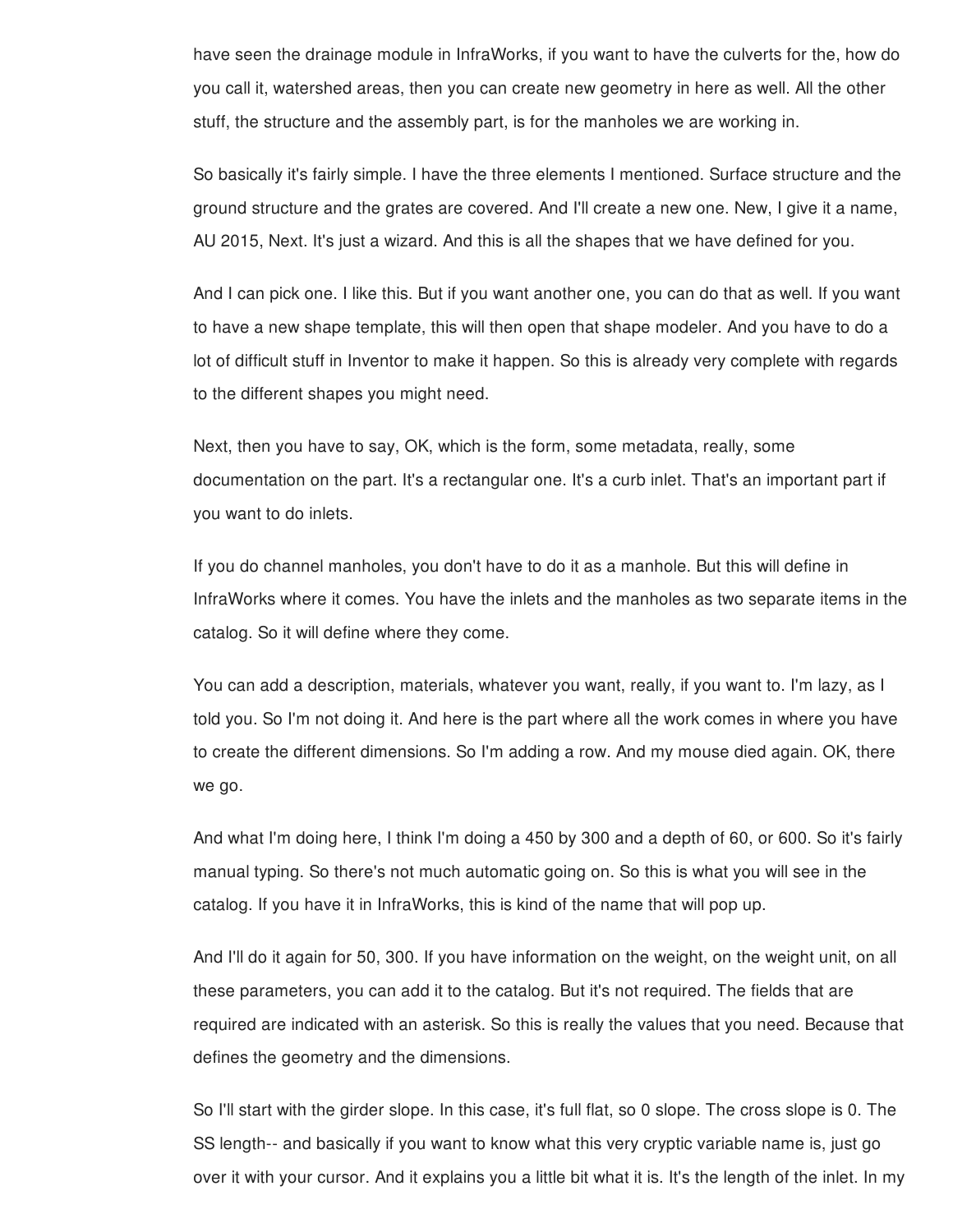case, it's 450.

The width of the inlet is 300. The height-- and it's the height of that little frame. In my case, the height of the frame is 25. And these are all values in millimeters. What's the wall thickness of that frame? In my case, 20 millimeters.

And then you have other lengths and widths. And then you have other lengths and widths. So I was a little bit confused the first time I used it and said, well, what the hell is this all about? Again, if you go with your cursor over the top of the column, it gives you a little bit explanation. So the initial value should be entered with the lengths, the exterior lengths. Now we're adding the lengths and the widths of the opening.

**AUDIENCE:** [INAUDIBLE]

**PETER INGELS:** I completely agree. It's Thursday morning, day three or four, or whatever it is, of AU. And I have to calculate what 450 minus 2 times the wall thickness, I guess. Thank you very much. That's 410. Same with the width-- 300 minus 2 times the wall thickness. And I'm very lazy. I'm going to make it 25. That's much easier in calculation. That's 250. The height is the same.

> And basically what it says-- here it is. It's another property that will be calculated. But my testing experience from yesterday learned me that if I don't fill in this value, we will have the name crash, which I was mentioning earlier. So I probably want to add it in here. And it's the same as the SS length, as the external values. Don't ask me why we have to get at it like this. But that's the way it works. And I know if I do this, it will work.

And now I can add as many rows, as many sizes, that I want. Done this, Next, and then you see the visualization of that element. If you have the different sizes or dimensions, then you will get a list. If you click on an item and list, the visualization will--

**AUDIENCE:** [INAUDIBLE]

**PETER INGELS:** The corners and the centroids, I have no idea. Well, there's no group editing allowed in these kind of--

**AUDIENCE:** [INAUDIBLE]

**PETER INGELS:** So this is the surface structure. So that's one third down. Now we have to look at the underground structure. And we have to look at the grate itself as well. I kind of like to do a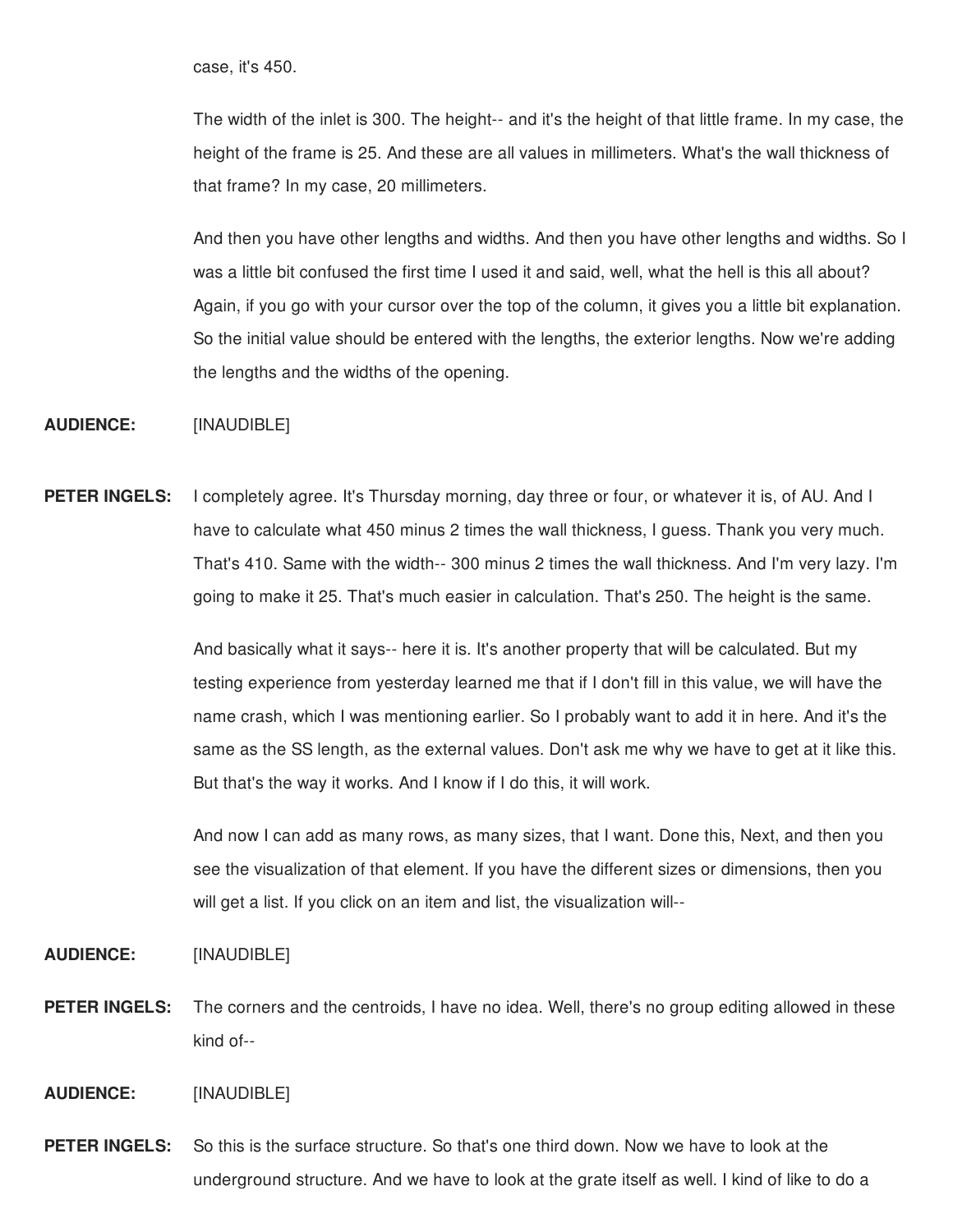Save at this point. And the ground structure is the exact same process-- New. I call it AU 2015. And you probably want to give it some proper names, but just as an example.

 $u$ underground structure. And we have to look at the grate itself as well. I kind of like to do at the grate itself as well. I kind of like to do at the grate itself as well. I kind of like to do at the grate itself as we

And again, you have these different predefined underground structure shapes. Again, if you want to have a new one-- but I'm more than happy with this rectangular one. And then it's all the same, which is the base form, rectangular. I can add materials. I can add descriptions, and so forth and so forth. Next, and I have the same exact thing as I had in the previous kind of wizard, where I have to add dimensions.

And I'm repeating myself now--  $450 \times 300$ ,  $450 \times 300$ . And then we go all the way to the parameters with the asterisks. Because that's the one we need. What is the total length of the structures?

**AUDIENCE:** [INAUDIBLE]

**PETER INGELS:** You have to add it here. Otherwise you see a dash 1. So that's not calculating automatically. So it's a fairly manual process at the moment, adding the things you want it to look like in the software. So the advantage is that you can completely control how it looks like.

> And it's not what you had in Civil, for instance, when you create a part with Part Builder. The name of that part was kind of a very cryptic, very long, automatically generated thing. So now it's a little bit more easy to just have it the way we want it to be.

> So going back to this one, the width is 300. What's the height? I had two options-- 600 and 800. So I'll do 600 for this. What's the base thickness? So the floor, what's the thickness of the floor? 50. What's the thickness of the wall? 50 in this case.

So the wall of this underground structure is thicker than the wall thickness of the grate. And again, what's the length here? It will be the port. Structure port length is 450, I believe, and 300.

So these are the values I need. Next-- and it will be visualized like this. Part two of three done. Grates and covers-- guess what? Right mouse click, New. Guess what? AU 2015, and so on. Again, different types of grates we have.

So we also have a grate or cover type. So apparently the industry has defined different types of grates. I'm using a parallel bar grate, as you saw in my image. Again, I can say it's a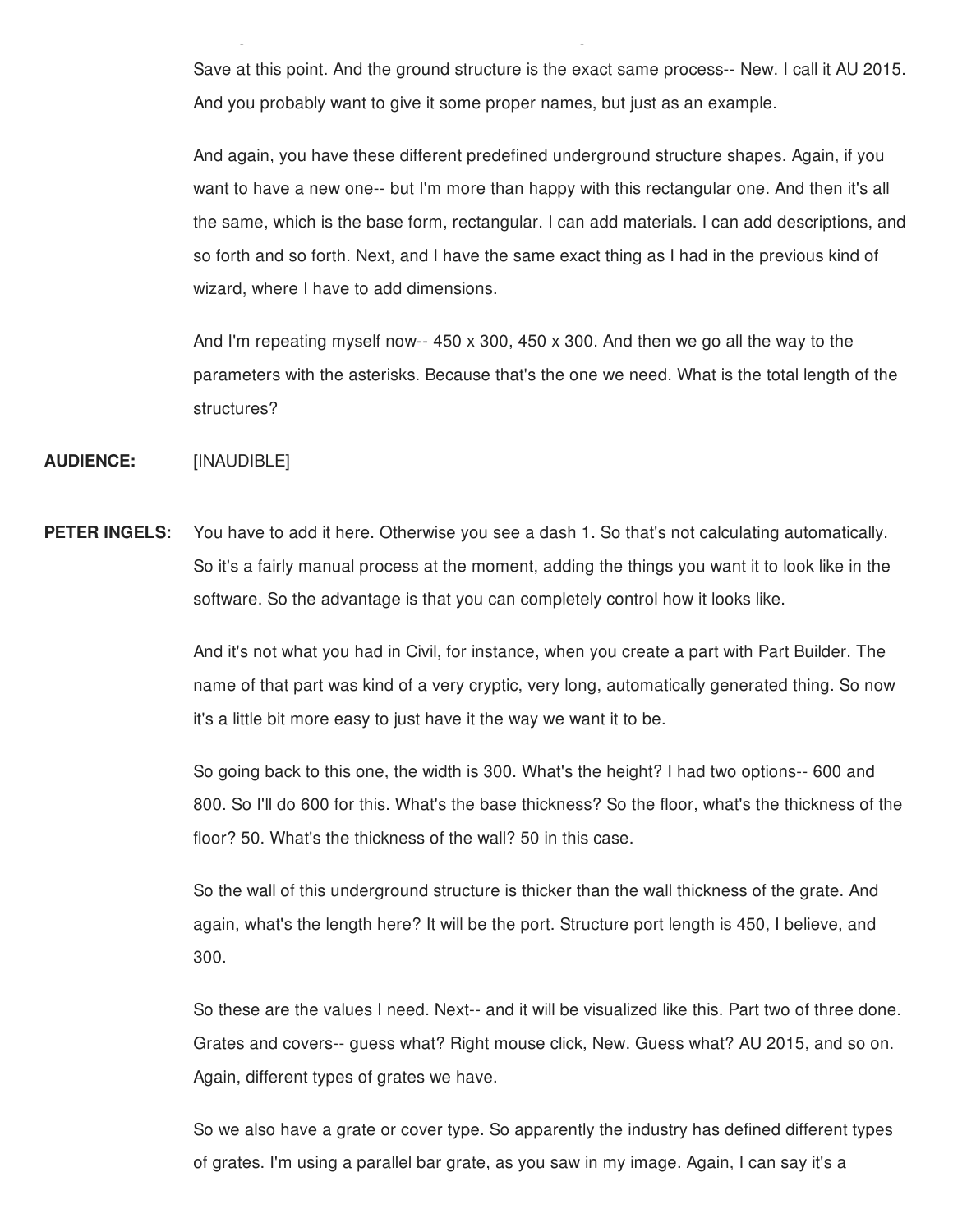rectangular one. I can add some manufacturing information. And then, again, I can add my information again.

So I guess half of you can now do the next part of this session talking of adding these values again. OK, and then it's, again, the length. So the length of the grate is not the 450. But it's minus the wall thickness. Otherwise, it will not fit in that surface structure. So that will be a 400 to 250. And the 25 is fine. Next, and that's the representation of my grate.

So now we have actually all the components. The only thing I need to do now is go to my assembly. And then you can make a choice, again, if you want to have an inlet access structure or just a culvert. Go to my right mouse click, New. And then it will detect all the surface structures you've done.

If you have added multiple different surface structures, they will show up here. Because that's always the reference for your part. OK, next, and then you have, from the underground structures and the grate covers, to drag elements into the other two components.

If there are components in here with sizes that do not fit, then you will have a big warning exclamation mark saying that that part size doesn't fit. And you won't be able to do this-- drag it into the combination. And the first time I did it, I never read the documentation and do trial and error and then give the 450, 300 to all elements.

Now the grate needs to fit into the structure. The structure needs to fit on top of the underground structure. So they need to match very well before you can make it happen. But that's fine. I think that's not a problem at all.

Next you can define, again, is this an inlet? Does it have sump, if you have it structured? Does it have a depth below the invert level of the pipe? You can define if that's allowed or not in here. So you if you don't check it here, and if you use it in Civil or in InfraWorks, there will be no option to have a sump value.

#### **AUDIENCE:** [INAUDIBLE]

**PETER INGELS:** Well, some inlets don't have a sump at all. So it's not going lower than the invert level of the pipe. And definitely in Europe that's quite often used, I think. But I'll check it here. Because you will see some use of that later on.

And then save it again. And then you're done. That's the steps you have to do. If I want to go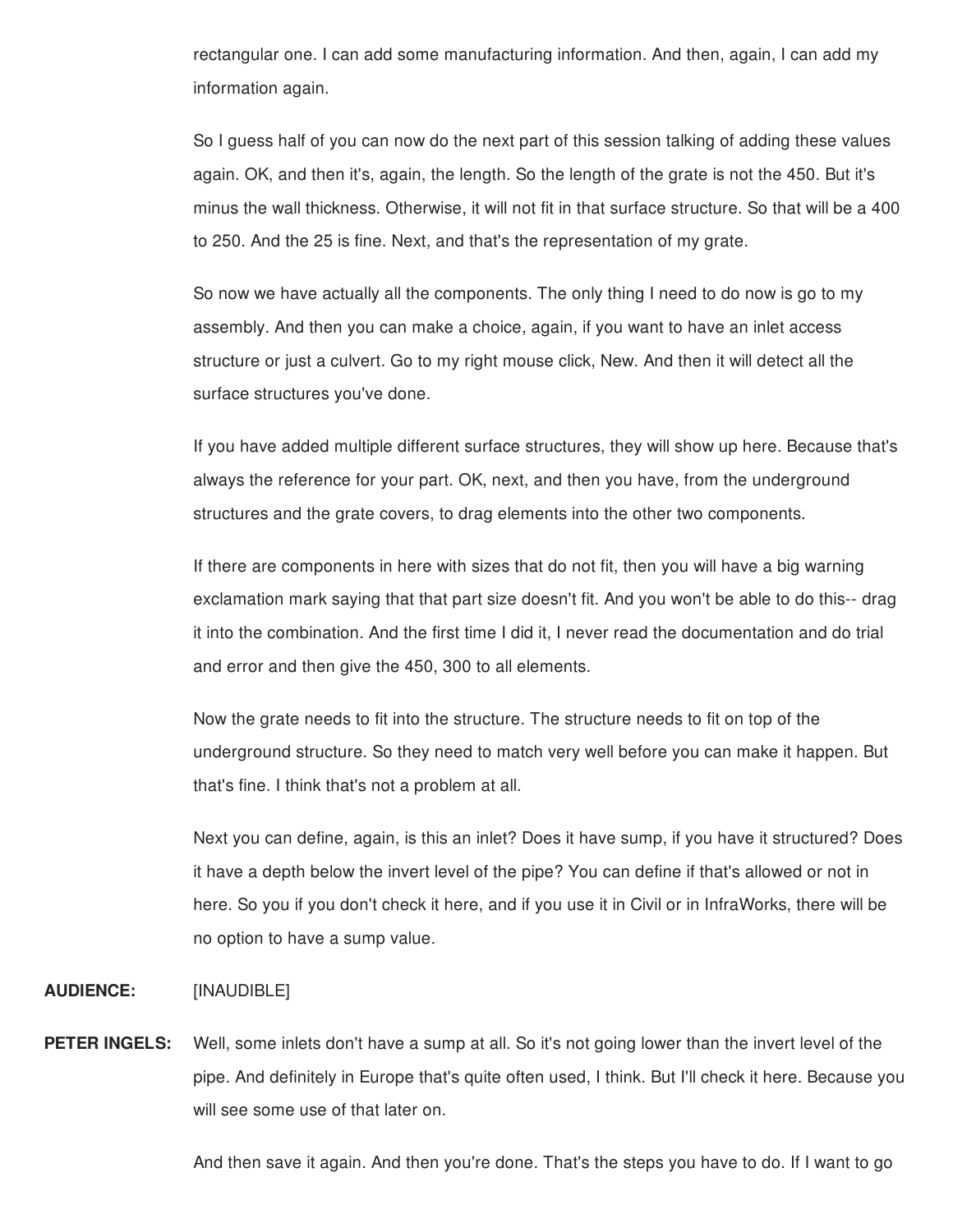back, I can just go to the element, double click, and go through that process again. And for some reason, in this build, the 3D view is not building up correctly the first time. So that's why I came back. And now you see the underground structure, the surface structure, and the grate all assembled together. So it's kind of a visual validation.

OK, so this is how we assemble all these things. It's not rocket science. You just have to do it. Yes, question?

**AUDIENCE:** [INAUDIBLE]

**PETER INGELS:** Yes, yes, definitely. So that's kind of one of the flexible parameters, is the actual height of the structure, which will be based on the invert level of the pipe. And then you have the sump going under it. So you'll see that in InfraWorks and in Civil 3D later on, exactly.

> So now I have done my catalog. So it's now saved on my machine. So now probably I want to make it available in the different solutions, like InfraWorks, like Civil 3D. So I can go to the Publish part. And then you see the two different options.

So the previous version of this tool didn't have the Export to Civil 3D. There was kind of looking for an executable somewhere in the folder structure, running that executable, and doing a couple of things with it. Now it's a bit easier. It's available in the UI.

But before I do that, I will need to validate a couple of things. So that's where it goes. Save again-- oh boy. Luckily I already had my catalog, right? That's not working. So basically, what you get-- and that's why we have handouts as well, isn't it? So basically what you have is the option-- and I'll show it in here if you don't see it live.

So when you publish it, you have the option to just publish the catalog and have the file. But you can also add the catalog to an existing InfraWorks model. Because you know when you create a new InfraWorks model, it takes all the base information from some folders there.

And if you generate a new catalog, then you probably need to add that to that existing model. So that's the way you do it. You can choose any model. You can publish it to multiple models at the same time. But you have to select the model.

So if I click on the Validate button, that's what should pop up. And then you get the different options. When you hit OK, then you will get a report saying that it successfully [INAUDIBLE] and published yes or no.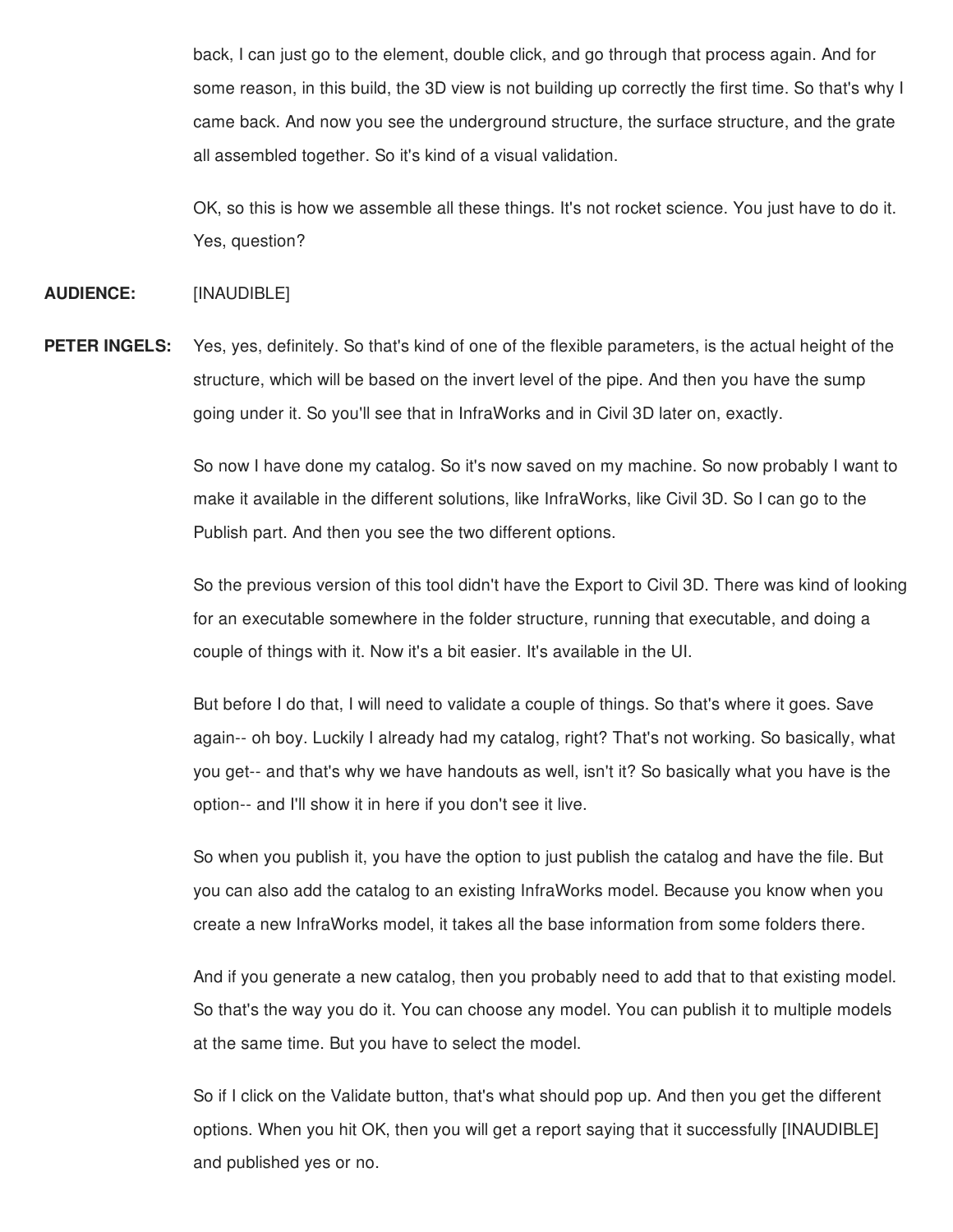**PETER INGELS:** That's a very good question. And the answer is, not an automated way. So what actually happens is that validation of that export generates two files. And if you want them to be part of every new model you create in InfraWorks, you need to copy these two files in a specific folder under the C program data, Autodesk, InfraWorks 360, and so on, and so on.

> So I have that written down, that process, in the handout as well. Because very correct, very clear-- if you're publishing it to a specific model, it will not be in every single model from now on. It's just publishing it to a specific model, OK?

So when you've done that-- and let's have a look. So I have my design road. You know if you have a design road, you can add pavement drainage. There are some people in the room that have had difficulties with not being able to add pavement drainage to a design road. Yes or no? No? That's easy.

One of the requirements to do pavement drainage in InfraWorks is that your road style needs to have a curb defined in it. Otherwise, you can't do the pavement drainage. So if it's not working, that's the reason why. So what I like to do-- because pavement drainage is below ground. And even if I make my surface transparent, I can't look through my road, right?

So one of the things I like to do is, before I add my pavement drainage, I go to my standard style palette. And under my road style, I have created a transparent style. If I drag and drop it on the road, you actually look through the surface-- a little tip, very simple, transparent material.

Now if I click the road, and I say, add pavement drainage, you have the options on the inlets. And that's my AU 2015 catalog. Just by publishing it to that model, it becomes available. It doesn't look like two different catalogs or just one long list of all the elements you have. But it is available. So that's my part [INAUDIBLE].

Default some of that old standard stuff in here, and you see in this part, you don't see the AU 2015, right? Because I've defined it as an inlet. If I hadn't defined it as an inlet, it would come into the manhole kind of part instead of the inlet part. So every check box in that editor has a specific reason to be there.

OK, and then obviously pipelines-- add pavement drainage. And there you go. And here you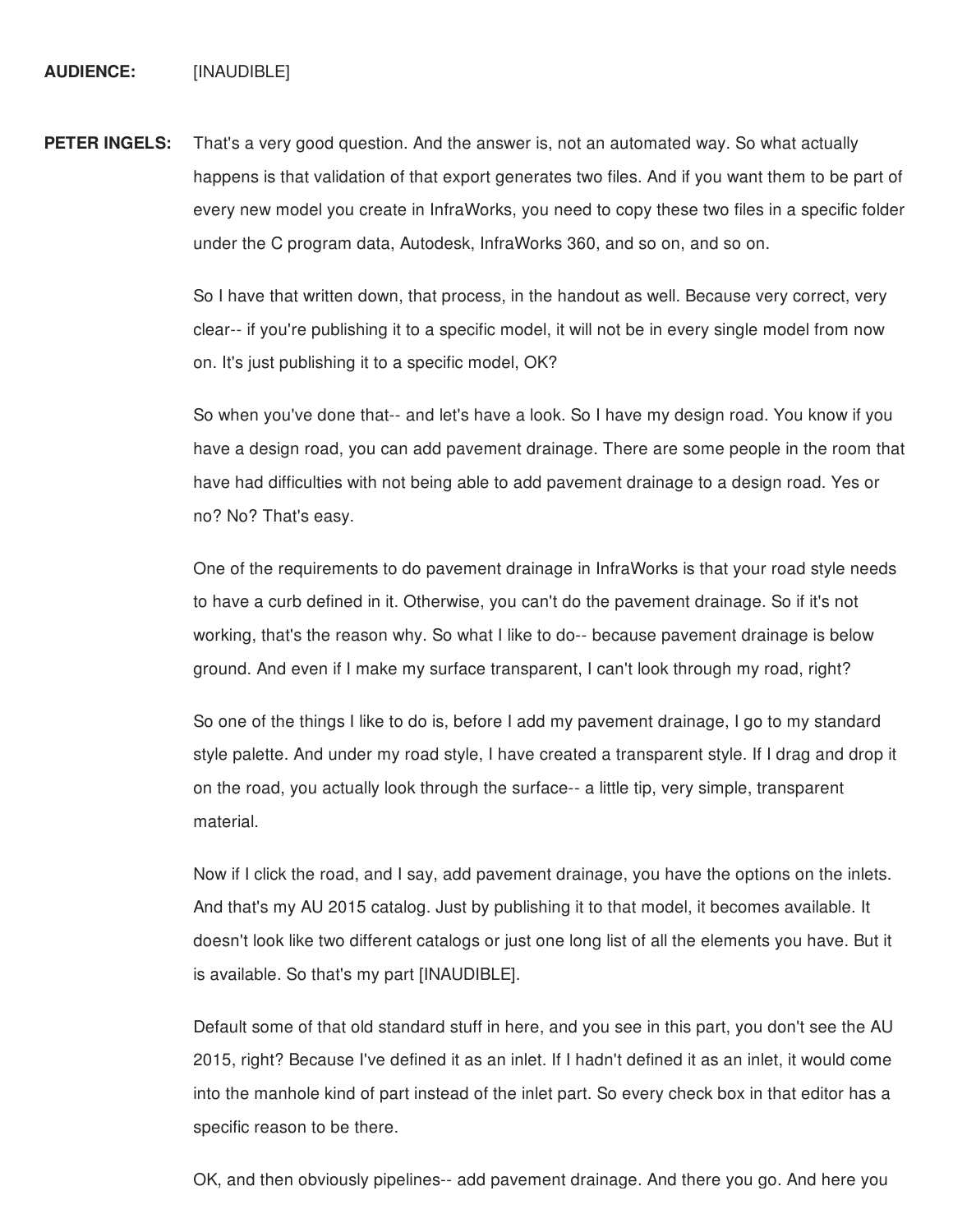see that the elevation-- to answer your question, again, the elevation is changing with the depth of the pipes. [SPEAKING DUTCH]. Sorry, he said a comment in Dutch. And I was replying in Dutch. Sorry for that. So the sizes of these pipes are fairly big. Because what happened, I defined the standard diameter of 500 mill as well.

OK, and then obviously pipelines-- add pavement drainage. And there you go. And here you

So what we haven't done yet is dimension or size the pipe network based on design rules for rainfall. So one of the things I always forget is that I need to size my pipe network as well. So not sure if you know, but in the drainage functionality, you have the option to inspect performance.

#### **AUDIENCE:** [INAUDIBLE]

**PETER INGELS:** That's local. So the Watershed Analysis is cloud-based. But the Inspect Performance is local. So if I now select an element, then I can select a couple of other elements, this one, Enter. And it will do some analysis. It gives me, in my view, some ideas about my energy grade line, my hydrology grade line, and so on.

> And by default, if you don't do anything, it's red. And so this can't be. By default, it's not good, right? So how do we solve it? Very quickly, select the designer road. And that's also a little tip. Don't select the pipe, but select the design road. Because the pipe network is attached to the design road. And there's an [INAUDIBLE] sized pavement drainage.

> And it will modify my network, having different pipes. If I now do Inspect Performance, then do this, Enter, it will look blue, will give me different values. That's quite nice, I believe-- very nice functionality.

#### **AUDIENCE:** [INAUDIBLE]

**PETER INGELS:** Yeah, so it does it for a pipe run, basically. So it doesn't do it for all the arms coming in. It's kind of a quick inspection, too. But you can do it over the whole length. It's just a matter that I didn't want to zoom out and zoom in too much for the presentation, so very nice function in this case.

> But one of the things I always wonder is, where does that value come from? I'm an engineer by education. And I don't believe what I see until I have checked that everything is correct and the way I want it. So one of the things, if you select the inlet, for instance, you see a couple of properties here.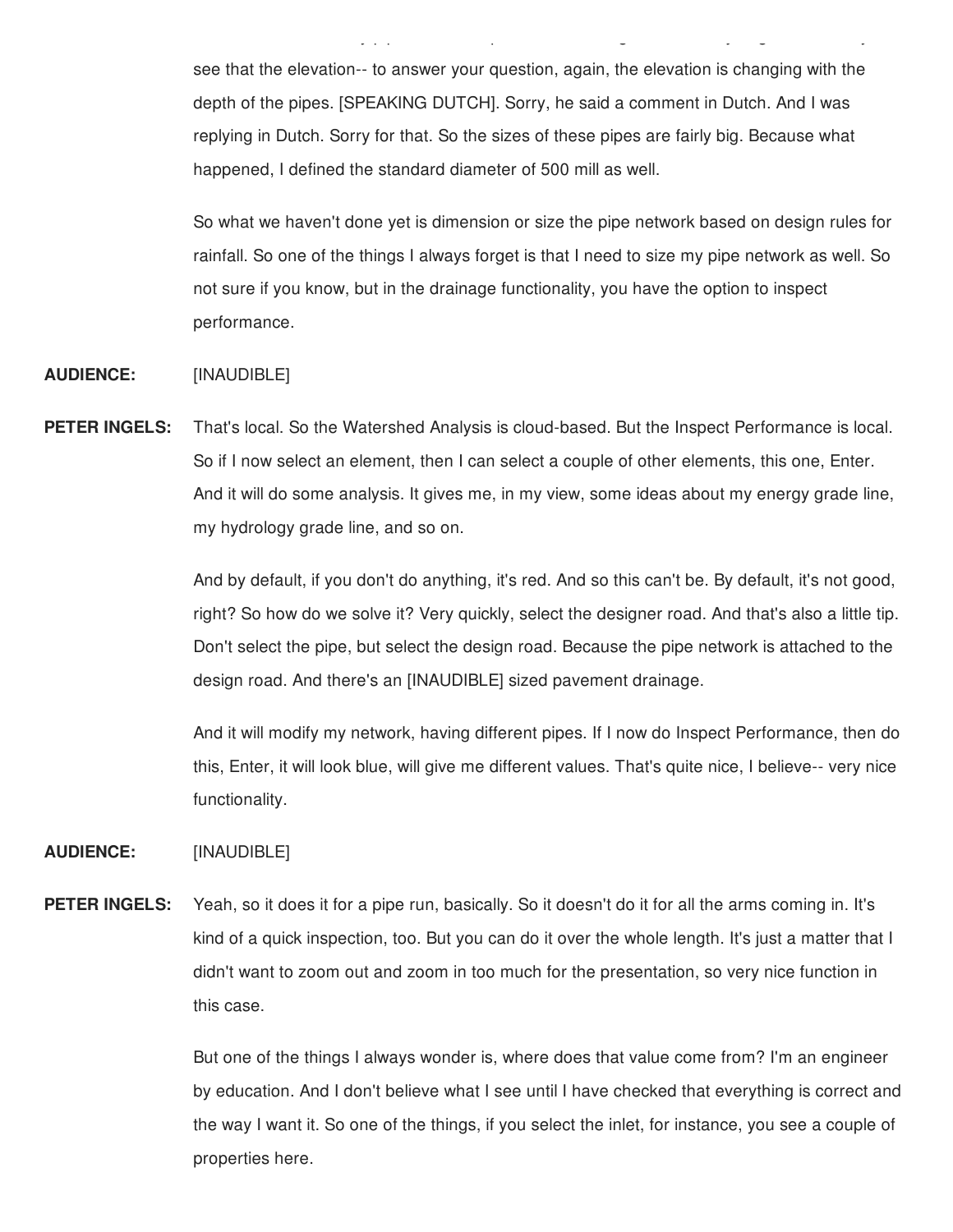And basically what happens in the calculation is that we use a couple of formulas. And we use the rainfall intensity, which is, in this case, set to 217.53 millimeters per hour. That's not really a value that I'm used to seeing. It's quite wrong.

So that's why we do this session. So what I want to do now is I want to change this value. I want it to be local accepted. But to give a little bit more background, again, so what happens is that that blue rectangle you see is basically to spread. All the water falling on that area will drain into that inlet.

It doesn't take care of super elevation, obviously. Because we don't have super elevation. It doesn't take care of real girders. It doesn't take care of a lot of things. It's kind of an initial, again, conceptual design. That's what we're looking at.

But that area, combined with the intensity, using some formulas, will give you the result. I'm going to first finish this workflow showing how we can modify the rainfall intensity. And then I'll show you how you can get that pipe in Civil 3D as well.

Good, so where does that rainfall information come from? Guess what? It's a file that looks like this. And it's not--

**AUDIENCE:** How do you find it?

**PETER INGELS:** I have a good network within Autodesk that can help me. If somebody doesn't tell you, you will never find that file. Because my first guess was, again, go to C program data, and then the design rules, and all that stuff. No, it's not there.

> Well, it's under the Autodesk InfraWorks 360 in Program Data under Resources but under the Local Library, Rules, Drainage Design, Rainfall, and IDF. So it's actually, in this version of InfraWorks, using IDF curve information. So it's not using rain gauges and so on.

> Actually, initially I skipped this part of the presentation. Because I've seen what's coming in the next release of InfraWorks. And then there will be user interface to do it. And I thought we would release it now. Because it's Q4 now. But it's somewhere in February, I believe, that we will release the new version. So I think until then, we can still use this approach.

So if you find the file, it's an AC item file and not kind of a text or template or whatever files we've been using so far. So it's a different type of file. But it's a textual file, again. And at the moment, to calculate the rainfall intensity, we use one type of formula, which is the BDE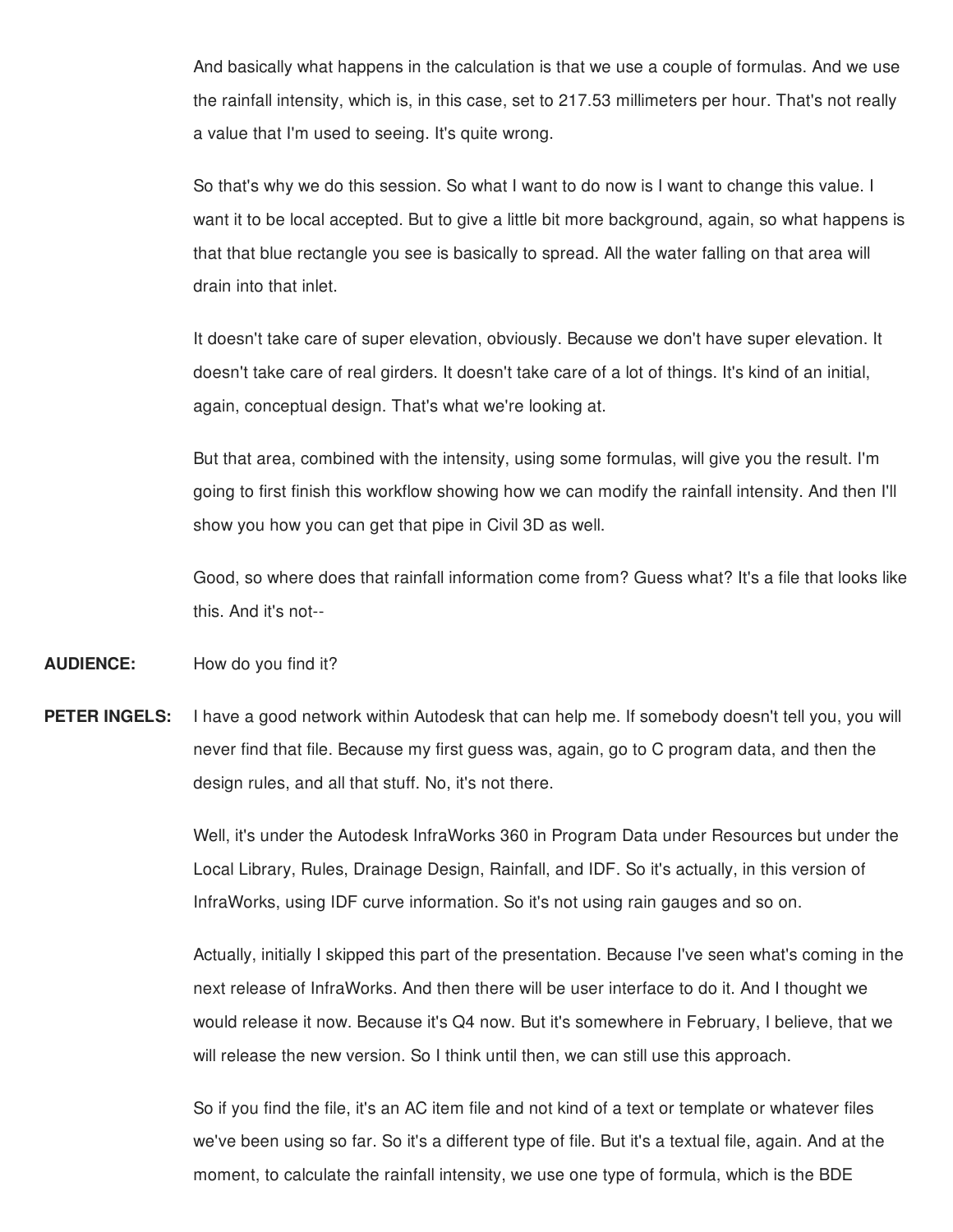equation. I never heard about it. I'm from Europe. I'm from Belgium. We never used BDE equations.

So I went to Google, Mr. Google. And Mr. Google gave me this and said, well, this is basically what the full formula actually is. And the intensity, i, is the parameter B, which you will see the B coefficient in the table, divided by tc. And tc is the time of concentration, plus the parameter D with an exponent E. And that was it.

So I said, that doesn't resonate with what I need. But actually, I don't care. Because I only need an intensity. So I looked at, and I added these values to the formula. And I found that 217.53 millimeters. And I said, well, to make it work for me, I just changed the parameters so I get the value I want. That's what we call reverse engineering to make something happen.

But it works. Now if I do a pipe network inspection, it has the correct values. And it's realistic for my area. So sometimes that's what we have to do, do some reverse engineering. And again, the BDE equation, if the value is too big, then you probably want to lower the value on the top, above the line. So I changed the B from 41 to, what was it, 8.7 or something, to come close to what I wanted to have. That's what we do.

I just have a number. And I wanted to have 20 millimeters or something, just to do something. I don't know if that's realistic or not actually, but just to do something. But that's the process you have to go through. Very simple, again-- you can modify it. And you can then have more realistic values.

Maybe one thing to mention as well-- and I have to check. When we do the performance inspection, I didn't mention anything at all on the analysis settings. I'm not sure if you've seen it in the file itself. But there is a parameter saying, it's a once in a year, a once in a five year, a once in a 10 year occurring storm. Obviously, these values get bigger when you have the term getting longer.

So in the file, in that AC item file, you have also the list with what for a 10 year, a one year, a five year, whatever, so you can change the values in there. And then in the user interface, you can choose what return period you want to have in there.

What else can you do there? We can do some settings on the tailwater conditions. I'm not sure what you use in different countries. But the formula for the DC plus D divided by 2 is kind of a normal accepted one. But you can set a user defined value as well, which is an elevation.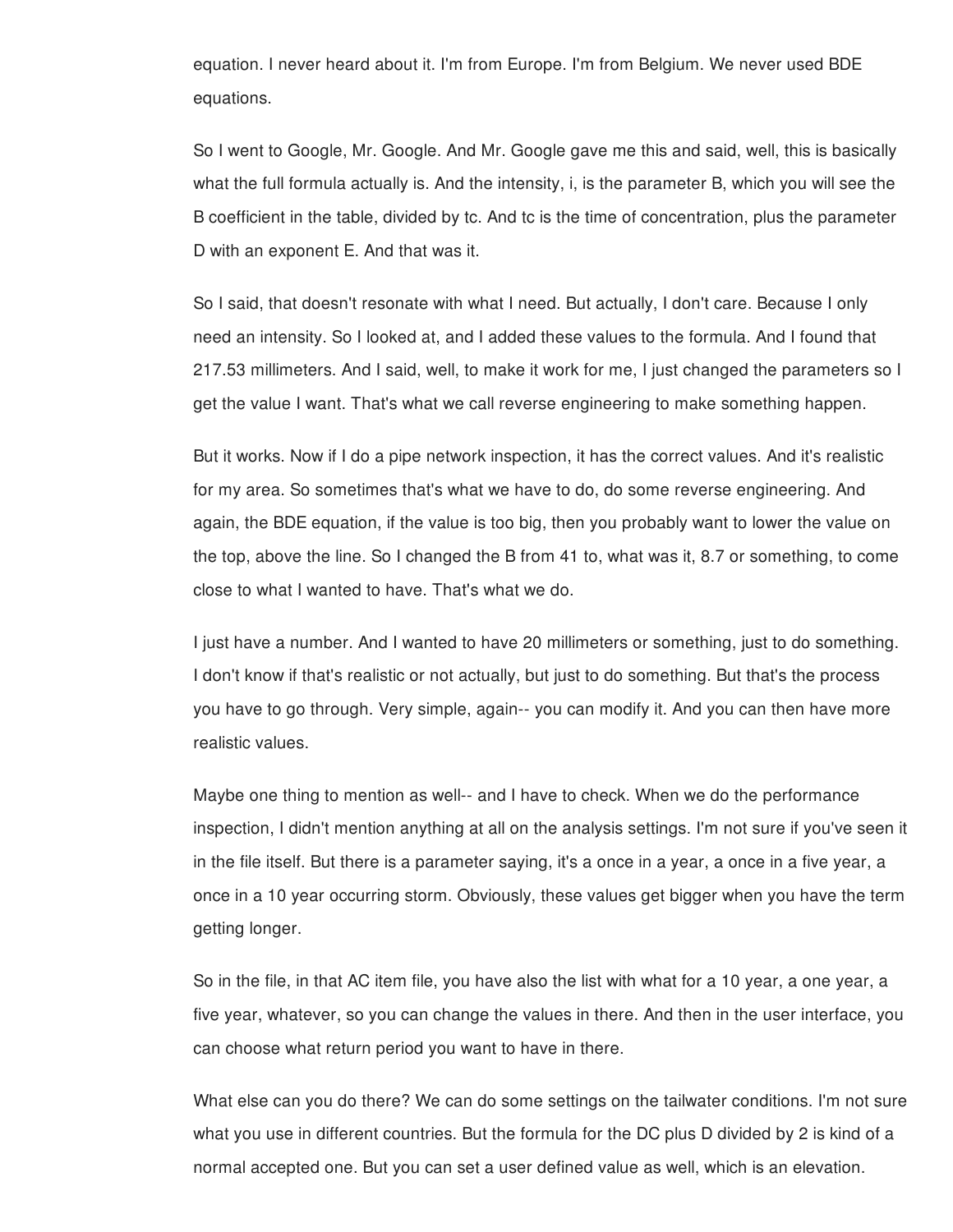So one of the things we do with the pavement drainage is we create an outlet. So we have not shown it. But I can. So if I make that thing a little bit transparent as well-- surface opacity, OK. So basically what happens as well-- and I have to search a little bit.

At the lowest point of your network, wherever that may be, we create an additional pipe. Because that's your outlet. That's where, when you have a gravity system, your system discharges into nature, or a pond or whatever it is.

If you want to do analysis on a gravity pipe network, you need a discharge point. And the tailwater condition is actually the constraint at the end of this discharge point. Is it underwater? Is it free flow? That's making a big difference in how the water gets out of your system.

So that is what I mean with the tailwater conditions. And that's where the very simple to use InfraWorks solution becomes a little bit more industry specific and very, very detailed for specific things. But that's where it comes from, if you were wondering where that tailwater condition comes from. That's because if we add a pipe-- which is leading to a discharge point, right? Good.

Is this all clear to everybody? Again, in the documentation, I have the files. So it's all well documented. So you can redo it at home as well. The only thing maybe to add is that there is a second file, a common rules file, which define which is the standard return period. So by default, it's once every 10 years. If you want it to be every 50 years, you can set it in that other file as well what the standard return period is.

**AUDIENCE:** [INAUDIBLE]

**PETER INGELS:** That's a good question.

**AUDIENCE:** [INAUDIBLE]

**PETER INGELS:** Well, that's a very good question, which I probably am not allowed to answer. But I guess we will. So what I've seen is that we will be able to add any type of source date, not only IDF curves. But that's future stuff. So at the moment, that's what we have. We will extended over time. But that's probably something that Matthew Anderson needs to talk to you about.

**AUDIENCE:** [INAUDIBLE]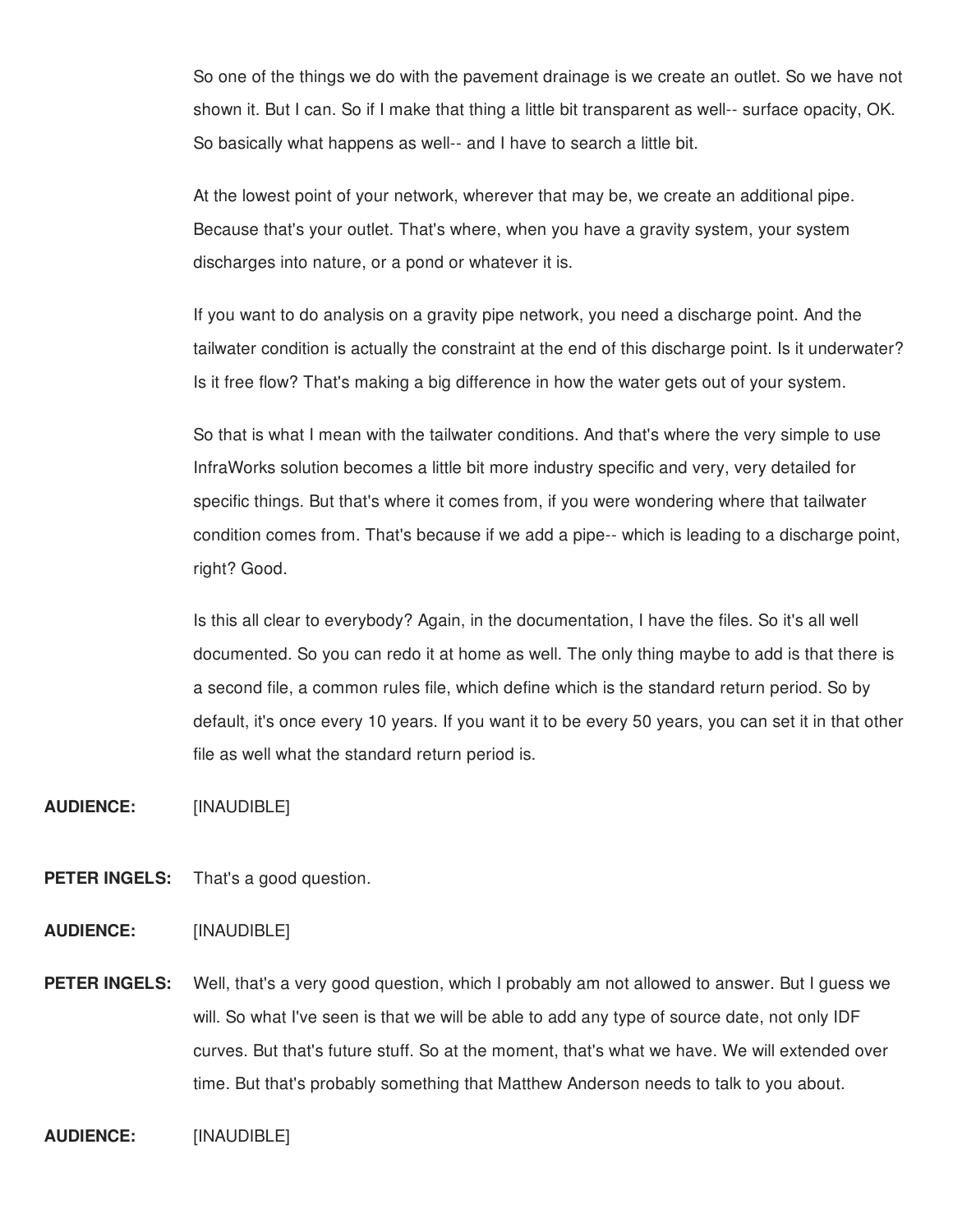**PETER INGELS:** Mh-hm, that's true.

## **AUDIENCE:** [INAUDIBLE]

**PETER INGELS:** I haven't told it was easy. So I know. And there's a lot of questions around it. So that's what we have for the moment. And that's how I modify things to make it work for me. But it's correct what you say. If I have to do a job for another state, then I'll probably have to change that value again to make it work for that state. And if I do a model for another state, I have to do it again as well.

> So we're definitely making changes to that. It will be much easier in the future-- not in the past, in the future. The way we can add information on the rainfall definitely is moving forward. But at the moment, that's what we get. So that's what we have to deal with.

Good, this probably won't work, either. Because my catalog is not there, right. So last step I wanted to show-- and I'll just talk about the process. We have 15 minutes, I believe. We can export the information to Civil 3D as well. So basically it's not a fully automated process.

The result of that tool, Export to Civil 3D, is basically a series of files, which is under my C users, my user name, my documents, Autodesk, Kameleon. And then you have the Output folders as well, and the Kameleon-- no, Kameleon Export, sorry.

And that generates actually a couple of files. There's no clicking to do in subfolders and subfolders and subfolders. But again, it's well documented. It's generating a JPEG and an XML file, which you actually did. These are the two files you have to take.

And go to C, Program Data, Autodesk, Civil 3D 2016, ENU, because I'm using the English version, pipe catalog. These are the same catalogs, or the shared InfraWorks catalogs, the generic drainage catalog, inlet. And I have to copy these files into here-- simple as that. Again, it's not rocket science. You just have to know where it is.

So these files from that export just need to be copied in here. And then you can-- well, one important thing, one important thing. Let me see if I have done it here. No, so this, Control C, Control V-- well OK, that's done. Go to Civil 3D. Any template-- it doesn't matter too much.

What I have to do is to set pipe network catalog. That's what you always have to do. You can define it in your template as well. And for the structure catalog, I'm using the generic drainage catalog metric. That's the one I added these two files to, generic and drainage catalog metric,